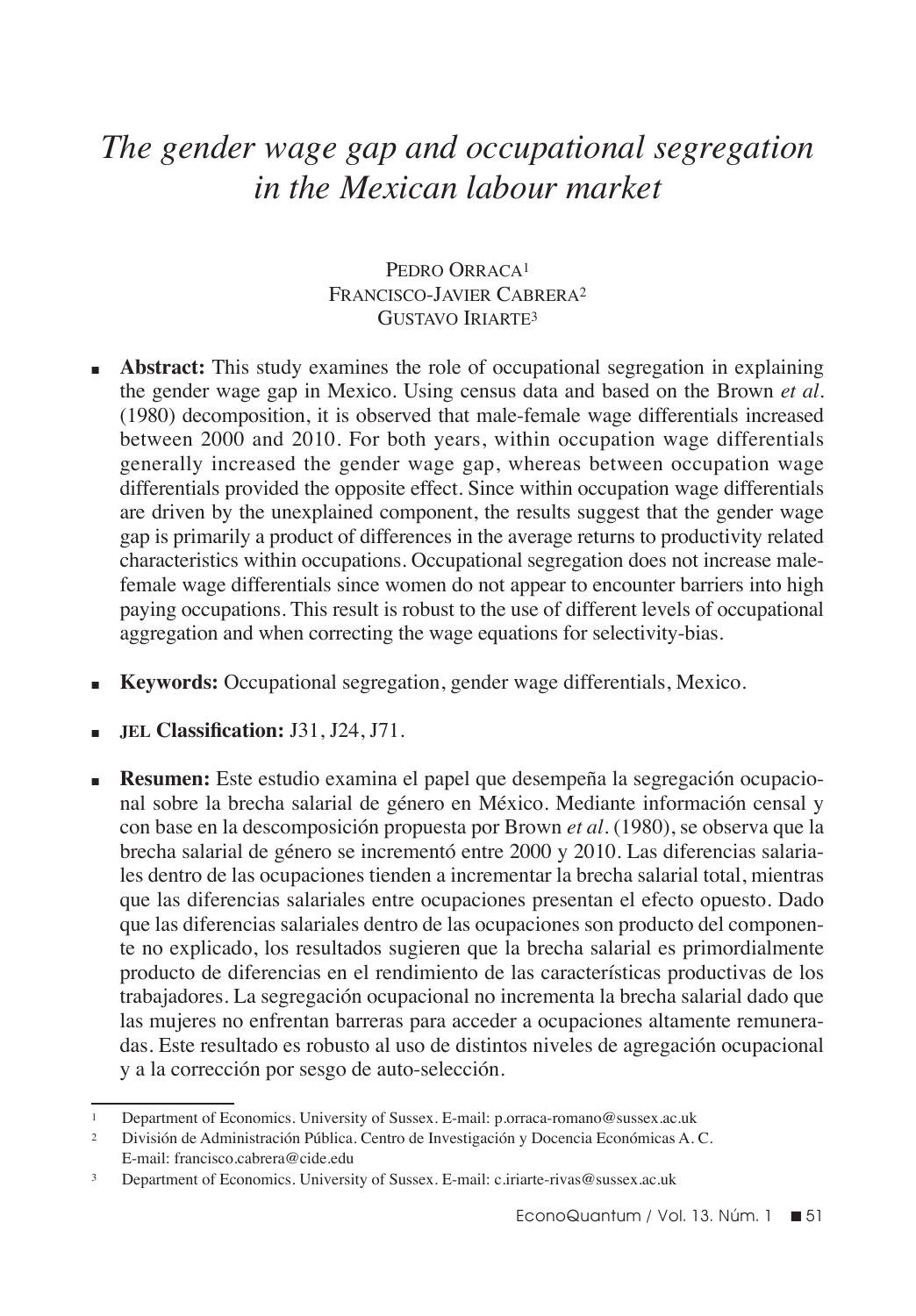#### 52 n EconoQuantum Vol. 13. Núm. 1

- <sup>n</sup>**Palabras clave:** Segregación ocupacional, diferencias salariales de género, México.
- <sup>n</sup>**Clasificación jel:** J31, J24, J71.
- 

<sup>n</sup>Recepción: 09/07/2014 Aceptación: 16/02/2015

#### <sup>n</sup>*Introduction*

In recent decades, due to a series of factors including demographic and cultural changes, an opening of its economy, a rise in the levels of formal education, the implementation of structural reforms which restructured the country's economy towards a more service oriented one, and a series of crises that pushed women into the labour force, among others, female participation rates in Mexico have substantially increased.

According to information from Mexico's population censuses, the percentage of women between 18 and 65 years of age participating in the labour force grew from 19.4% in 1970, to 24.2% in 1990 and to 42.3% in 2010. Consequently, analysis of the gender wage gap have become increasingly important, where a large number of studies have examined the evolution of male-female wage differentials in Mexico (*e.g.* Alarcón and McKinley, 1994; Pagán and Ullibarri, 2000; Popli, 2013). The rise in female labour participation rates has been accompanied by constant changes in the country's occupational structure and distribution of wages between occupations (see, *e.g.* Brown, Pagán and Rodríguez-Oreggia, 1999; Rendón, 2003; Calónico and Ñopo, 2009). The present study attempts to examine these phenomena and contribute to the literature by examining the role of occupational segregation in explaining the gender wage gap in Mexico.4 An understanding of the factors driving male-female wage differentials is relevant since it helps direct public policies and evaluate if previous efforts to reduce gender wage inequalities have been rewarded.

The majority of studies that have examined gender wage differentials in Mexico have done so under the framework developed by Oaxaca (1973) and Blinder (1973), focusing on the issue of wage discrimination or unequal pay for equal work. Commonly referred to as the "index number" methodology, under Oaxaca-Blinder (OB) type decompositions, the discrimination effect is calculated as the unexplained difference between two reduced-form wage equations estimated separately for men and women. The estimation of these two wage equations is normally performed controlling for a standard set of productivity related variables, including variables denoting the individual's occupational level, with the purpose of separating the effects

<sup>4</sup> Following the related literature (*e.g.* Liu, Zhang and Chong, 2004), occupational segregation is said to exist if workers are assigned to different occupations based on non-productivity related characteristics. This is not to be confused with occupational structure, which refers to the distribution of workers between occupations. Differences in the occupational structures of men and women do not necessarily suggest that there is discrimination in the labour market. Nonetheless, if women face barriers to entry into occupations or if their occupational choices are limited by lower returns to their productivity related characteristics within occupations, then different occupational structures do indeed reflect discrimination (Ehrenberg and Smith, 2012).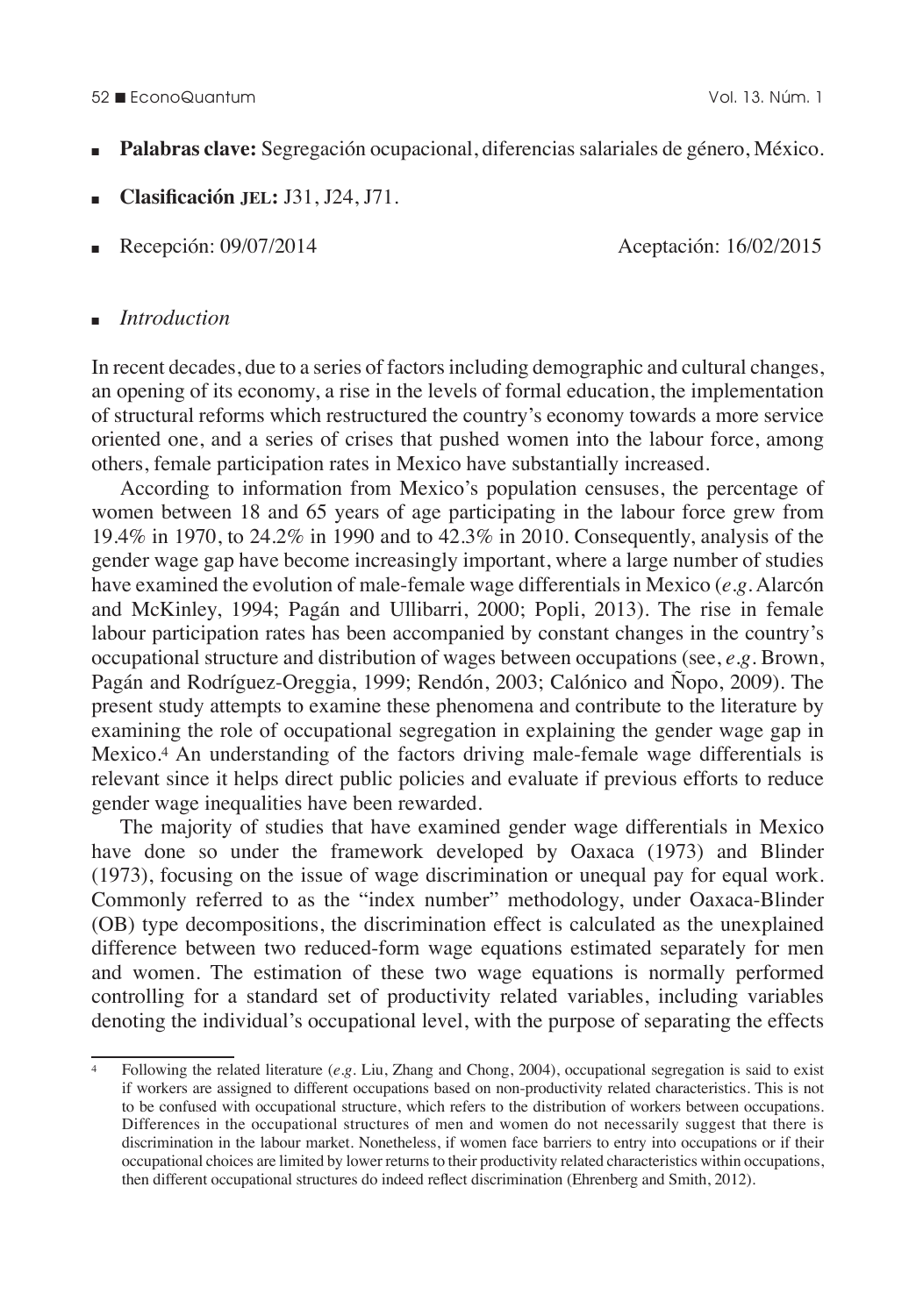of discrimination from those of legitimate compensating differentials (Reilly, 1991: 1). While including occupational controls allows interpreting the effect of the different occupational distributions of men and women, doing so is problematic since it assumes that occupations are exogenously given. Consequently, if occupational determination is subject to labour market discrimination, then this approach would be inappropriate (Liu *et al.*, 2004).

Since the OB approach does not properly separate the effects of wage and job discrimination from those of occupational segregation, Brown, Moon and Zoloth (1980) suggest an alternative methodology that treats occupational choice as endogenously determined, and allows a decomposition of the wage gap into within and between occupational components.5 Under the Brown, Moon and Zoloth (BMZ) framework, the within and between components can be further decomposed into effects attributable to differences in observable characteristics and to differences in the estimated coefficients. In the context of between occupational effects, differences in the estimated coefficients provide an explicit estimation of the effect of occupational segregation on the gender wage gap. Identifying the relative importance of between against within occupational effects is important from a policy perspective, since the results may shed light on whether policies directed more at promoting equal pay within occupations should be prioritised, instead of measures that encourage a more equal access to different occupations (Liu *et al*., 2004).6

The present study contributes to the literature in several ways. First, an updated analysis based on the BMZ decomposition for the 2000-2010 period is performed. Furthermore, the Duncan and Duncan (1955) index of dissimilarity is also presented in order to provide an objective measure of the degree to which the occupational structures of males and females differ. Second, unlike previous studies that have emphasised the role of occupational segregation, we use census information which allows us to include rural localities and therefore study the entire Mexican labour market. Following Kidd and Shannon (1996) who raise awareness concerning the use of broadly defined occupational categories when performing wage decompositions, the much larger sample size of the census enables us to analyse the sensitivity of the results to the use of different levels of occupational aggregation. Third, in addition to the point estimates, we present standard errors for the different components of the Brown *et al*. (1980) decomposition. Finally, the sensitivity of the results is analysed where the

<sup>5</sup> In recent years, a variety of decomposition techniques that focus on analysing wage differentials beyond the mean have been developed (*e.g.* Machado and Mata, 2005; Firpo, Fortin and Lemieux, 2009). Nevertheless, unlike the Brown *et al.* (1980) methodology, these decompositions are unable to properly identify the effects of occupations on wages since they treat occupations as being exogenously determined. Since the present study examines the role of occupational segregation in the gender wage gap, the Brown *et al.* (1980) decomposition represents our preferred methodology. Concerning the alternate method developed by Ñopo (2008), it has been recently applied to the Mexican case by Calónico and Ñopo (2009).

<sup>6</sup> The international literature that has analysed gender wage differentials using the BMZ methodology includes the original work of Brown *et al*. (1980) for the U.S., Miller (1987) and Dolton and Kidd (1994) for the U.K., Reilly (1991) for Ireland, Kidd and Shannon (1994, 1996) for Canada, and Salardi (2012) for Brazil, among others. These studies have generally concluded that most of the gender wage gap is a product of within occupation effects, where occupational segregation tends to play only a minor role.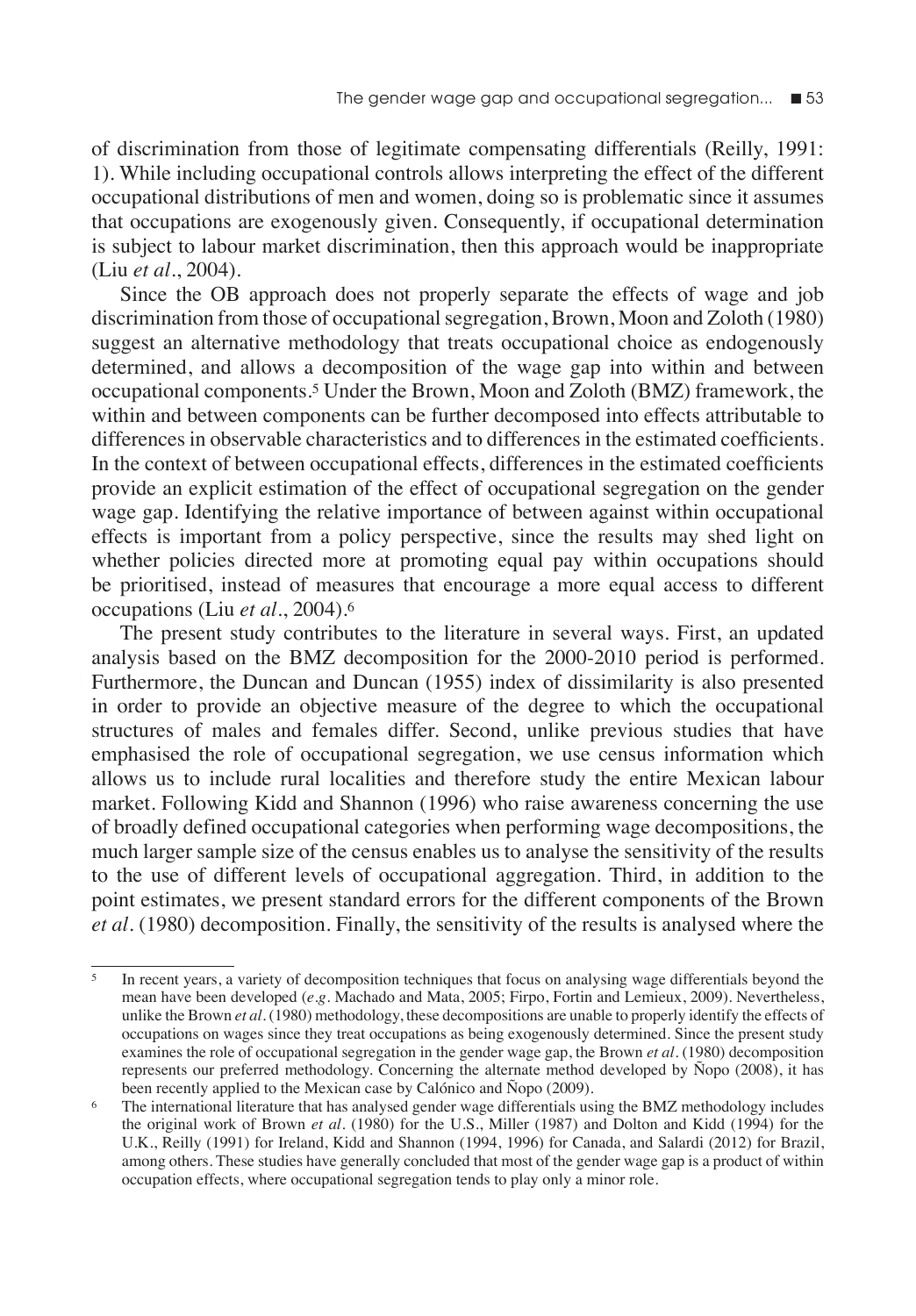estimated wage equations are corrected for self-selection into each occupation using the methodology outlined by Lee (1983).

Among the main results it is observed that gender wage differentials increased between 2000 and 2010. For both years, within occupation differentials positively contributed to the gender wage gap, whereas between occupation differentials provided a negative effect. Since within occupation differentials are driven by the unexplained component, the results suggest that the gender wage gap is primarily a product of differences in the average returns to productivity related characteristics within occupations. Furthermore, occupational segregation does not increase the gender wage gap since women do not appear to encounter barriers into high paying occupations. This result is robust to the use of different levels of occupational aggregation and when correcting the wage equations for selectivity-bias.

The study proceeds as follows. Section 2 presents a review of the related literature. Section 3 outlines the empirical and econometric methodologies. Section 4 describes the data and presents descriptive statistics. Section 5 discusses the main results. Section 6 tests the sensitivity of the results. Section 7 concludes.

#### <sup>n</sup>*Literature review*

The literature that has examined gender wage differentials in Mexico is extensive. These studies usually report that women earn less than men, where the magnitude of the gender wage gap fluctuates depending on the period of study and the geographical coverage of the data source used.

Among the studies that have used the OB framework to examine gender wage differentials, Alarcón and McKinley (1994), based on data from the *Encuesta Nacional de Ingresos y Gastos de los Hogares* (ENIGH, National Household Income and Expenditure Survey) from 1984, 1989 and 1992, observe that the gender wage gap increased from 23.3% in 1984, to 28.4% in 1989 and to 25.3% in 1992. In addition, for all three periods, the scholars find that at least 70.0% of the wage gap is attributed to discrimination, *i.e.* to differences in the economic returns to average characteristics.<sup>7</sup> Based on data from the ENIGH from 2000, Martínez and Acevedo (2004) observe that approximately 85.0% of the gender wage gap is a product of differences in the economic returns to average characteristics. Alternatively, Mendoza and García (2009), using data from the *Encuesta Nacional de Ocupación y Empleo* (ENOE, National Occupation and Employment Survey) from 2006, observe that the majority of the gender wage gap, *i.e.* 87.6%, is a product of differences in average characteristics. Moreover, the authors report that this figure varies significantly by region, where gender wage discrimination is smallest in the north of Mexico and largest in the south.

Using an alternate methodology, Pagán and Ullibarri (2000), based on data from the *Encuesta Nacional de Empleo Urbano* (ENEU, National Urban Employment Survey) from 1995, analyse the role of group heterogeneity, *i.e.* differences by education level,

<sup>7</sup> A common inconvenience with OB type decompositions is that all of the variables that affect wages are rarely available, in which case the extent of labour market discrimination will tend to be overstated.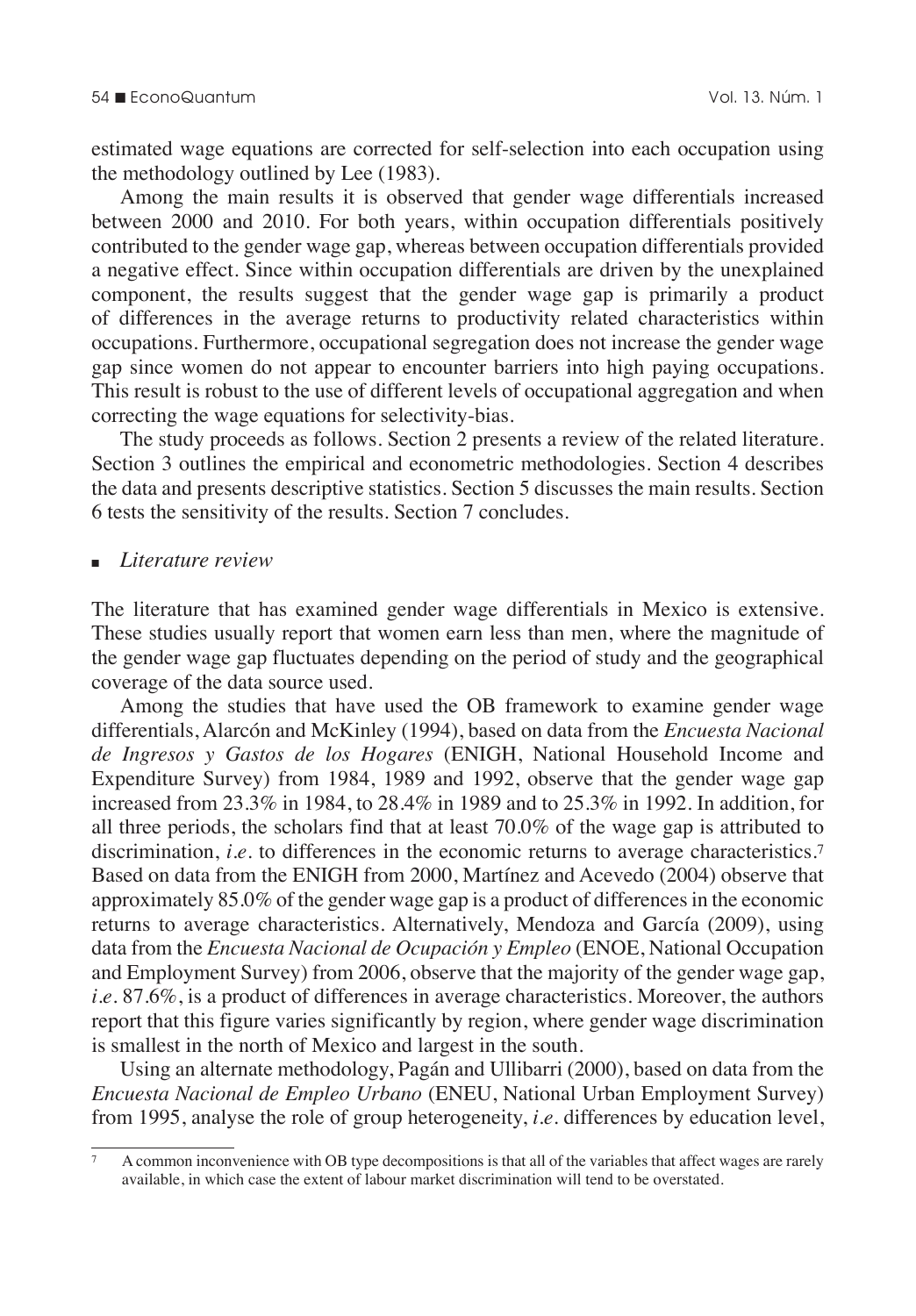age, firm size, sector of employment, and region of residence, on the gender earnings gap. The authors compute selectivity corrected earnings equations and estimate an additively decomposable index of the extent of gender unexplained wage inequality based on Jenkins (1994). The study shows that the unexplained wage gap is larger among workers with high education levels, which have full-time jobs, work in micro-firms, and are employed in the informal sector. On the other hand, Pagán and Sánchez (2000) use the *Encuesta Regional de Servicios Financieros a Unidades de Protección Rural* (SREFS, Survey of Rural Entrepreneurs and Financial Services) to study the factors that explain gender differences in workforce participation and in the incidence of selfemployment in rural Mexico. Estimating a bivariate probit to analyse the propensity of individuals to enter the workforce and examine the incidence of self-employment among the employed, the authors show that if the female employment rate is predicted under the assumption that women face the male labour market structure, gender employment rate differentials almost disappear. While 88.2% of gender employment rate differences can be explained by structural demand and supply factors, only 11.8% is attributable to differences in individual endowments. Although the authors do not explicitly explore gender wage differentials, the results suggest that gender-related labour market discrimination is likely to be present in the wage or salaried sector.

Studies that emphasise the role of occupations when examining the gender wage gap in Mexico include Sánchez (1998), where the author employs the BMZ decomposition to evaluate the impact of between and within sectoral factors on male-female earnings differentials among rural and urban microenterprises. Based on data from the SREFS from 1994 and the *Encuesta Nacional de Micronegocios* (National Survey of Urban Microenterprises) from 1992, it is observed that female-headed microenterprises in rural and urban areas earn 64.0% and 50.0% less, respectively, than male-headed microenterprises. In addition, an estimated 35.0% of the earnings gap in urban areas can be attributed to differences in average characteristics, whereas in rural areas this figure rises to 42.0%. Only a small share of the gender earnings gap is explained by differences in sectoral distributions. In a descriptive analysis, Rendón (2003) examines gender differences in employment, segregation and wages. Based on various data sources including the 1990 and 2000 Population Censuses and the *Encuesta Nacional de Empleo* (ENE, National Employment Survey) from 2000, the author reports that male hourly wages surpass those of females by approximately 9.0%, where this gap varies significantly depending on the sector of employment. In addition, the scholar reports that women tend to be concentrated in specific occupations. When analysing the sector of employment of women, an increase in segregation by production sector between 1990 and 2010 is observed. Moreover, the study reports that there is high degree of vertical segregation in the Mexican labour market, where men tend to occupy higher ranking and better paying positions than women.<sup>8</sup>

The event when men and women are clustered in different occupations is commonly referred to as horizontal or occupational segregation, and is normally reflected in wage disadvantages between occupations. The event when gender differences are present within a single occupation where workers occupy different categories is commonly known as vertical or hierarchical segregation, and is normally reflected in wage disadvantages within occupations.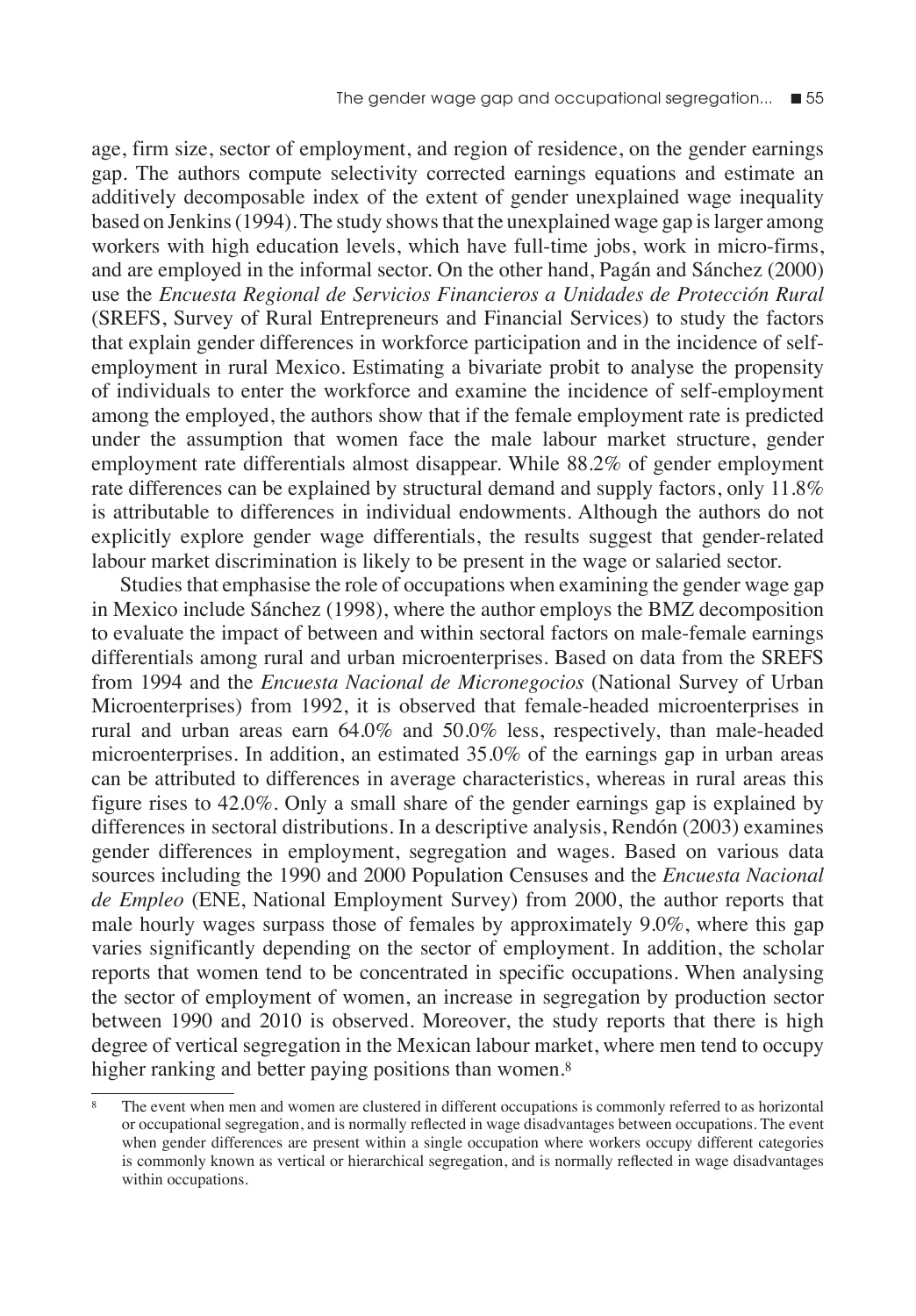Using data from the ENEU, Brown *et al.* (1999) examine the effect of occupational attainment on the increase in the gender wage gap between 1987 and 1993. The study uses the Wellington (1993) decomposition to disaggregate wage gap changes into relative changes in personal characteristics and changes in the returns to these characteristics. The authors also decompose gender differences in earnings between occupations and analyse the role of occupational attainment in the overall earnings gap by using the BMZ methodology. The results show that during the period of study there was an increase in the gender earnings gap attributed to relative changes in human capital endowments since, all else equal, wage coefficient changes would have slightly reduced the gender earnings gap. Moreover, while in 1987 the explained component accounted for 68.0% of the earnings gap, in 1993 it represented close to 73.0%. Furthermore, the gender earnings gap was mitigated by a substantial decline in gender differences in occupational attainment. The scholars also use the OB decomposition to study the effects of the occupational structure on the wage gap. It is observed that the majority of the earnings gap is a product of unexplained differences. When occupational controls are included, the authors find that occupational segregation reduces earnings differentials. In another study, Calónico and Ñopo (2009), based on data from the ENEU from 1994 to 2004, use a matching comparisons technique to examine the role of individual and family characteristics in determining gender segregation and wage gaps. The scholars report that the elimination of vertical segregation would decrease the gender wage gap by 5.0 percentage points. On the other hand, the elimination of occupational segregation would increase gender wage differentials by 6.0 percentage points. Furthermore, it is observed that, during the period of study, the role of occupational segregation in determining the gender wage gap increased, whereas the relative importance of vertical segregation decreased.

Recent studies have focused on studying the gender wage gap at different parts of the wage distribution. Among these, using primarily census data from 1990 to 2010, employing the methodology put forward by DiNardo, Fortin and Lemieux (1996) and correcting the analysis for selection of women into the labour market, Campos-Vázquez and Arceo-Gómez (2014) observe a consistent pattern of "sticky floors" and a decreasing pattern of "glass ceilings" over the period of study. In addition, the authors report that the majority of the gender wage gap is a result of differences in prices. Moreover, the scholars show that the gender wage gap becomes larger when correcting for selection, which suggests that women are positively selected into the labour market. Finally, Popli (2013) also examines gender wage differentials throughout the entire distribution in both the formal and informal sectors based on data from the ENIGH from 1996 and 2006. Taking into account the probability of employment into the wage or salaried sector, the study finds that the gender wage gap differs considerably by sector of employment. Contrary to raw gender wage differentials, the selection-adjusted gender wage gap is higher in the formal sector compared to the informal sector. Using different techniques including the OB decomposition, the measure proposed by Jenkins (1994) and non-parametric techniques, the scholar shows that the unexplained gender wage gap varies according to the sector of employment, where the unexplained term is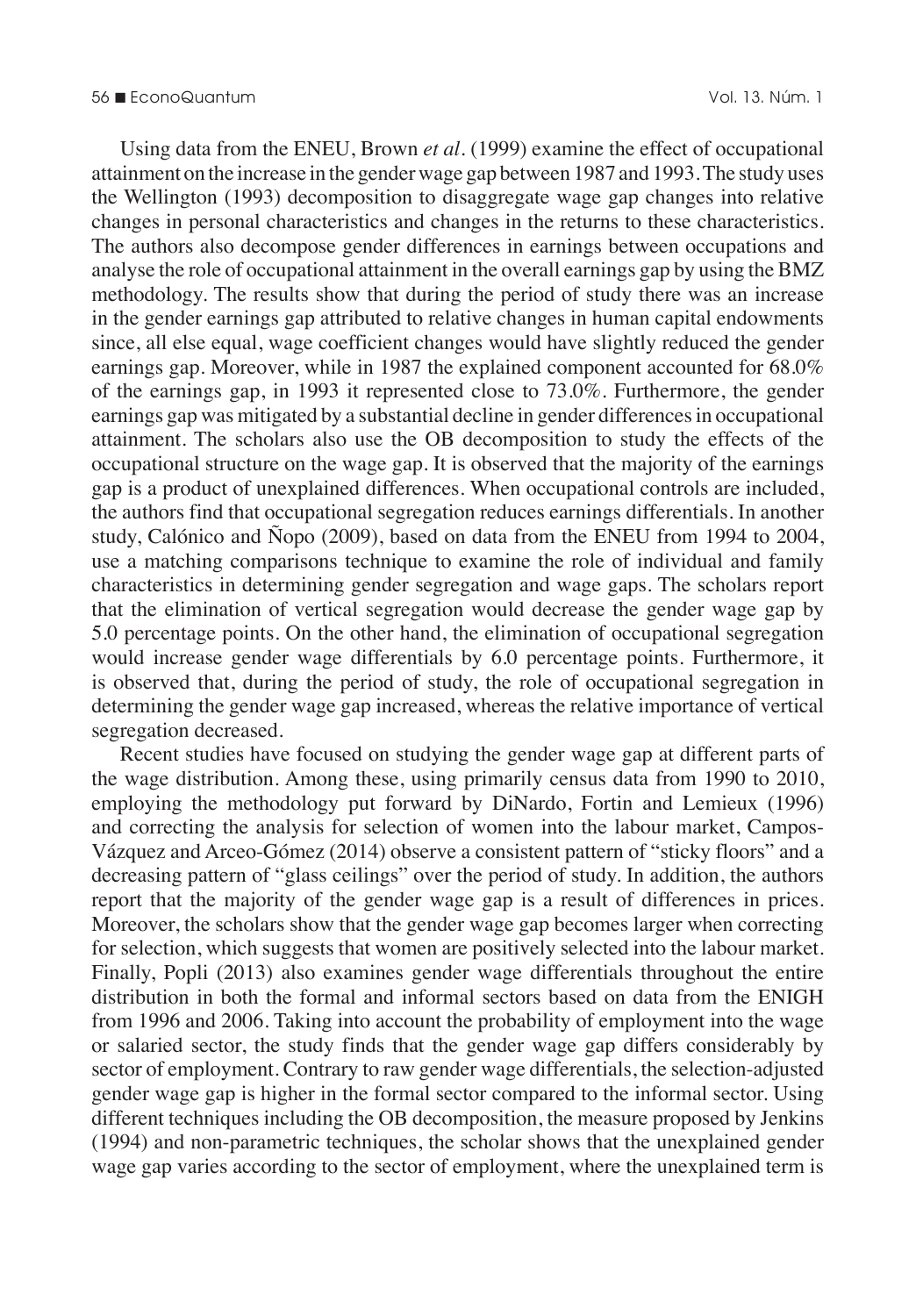higher in the formal sector relative to the informal sector. The study also reports that in both sectors the unexplained gender wage gap decreased during the period of analysis, where there is evidence of a "glass ceiling" in the formal sector, with the unexplained male-female wage gap being higher in the upper tail of the distribution.

#### <sup>n</sup>*Methodology*

The decomposition developed by Brown *et al*. (1980), *i.e.* the BMZ decomposition, requires the estimation of occupation-specific wage regressions for male (*m*) and female ( *f* ) workers:

$$
(1) \t\t\t w_k^m = X_k^m \widehat{\boldsymbol{\beta}}_k^m + \boldsymbol{\varepsilon}_k^m
$$

$$
(2) \t\t\t w_{ik}^f = X_{ik}^f \widehat{\boldsymbol{\beta}}_k^f + \boldsymbol{\varepsilon}_{ik}^f
$$

*k*

where  $w_{ik}$  represents the natural logarithm of hourly wages for individual *i* employed in occupation  $k = 1, 2, ..., K$ ;  $\widehat{\beta}_k$  is a vector of wage coefficients specific to occupation *k*, and  $\epsilon_{ik}$  is the error term. Moreover, let  $\overline{w}$  *m* and  $\overline{w}$  *f* denote mean male and female wages, and  $P_k^m$  and  $P_k^f$  represent the proportion of male and female workers employed in occupation *k*. Thus, the overall mean gender wage differential can be calculated from Eqs. (1) and (2) in the following manner:

(3)  
\n
$$
\overline{w}^{m} - \overline{w}^{f} = \sum_{k=1}^{K} (P_{k}^{m} \overline{w}_{k}^{m} - P_{k}^{f} \overline{w}_{k}^{f})
$$
\n
$$
\overline{w}^{m} - \overline{w}^{f} = \sum_{k=1}^{K} P_{k}^{f} (\overline{X}_{k}^{m} - \overline{X}_{k}^{f}) \widehat{\beta}_{k}^{m} + \sum_{k=1}^{K} \overline{X}_{k}^{m} \widehat{\beta}_{k}^{m} (P_{k}^{m} - \widehat{P}_{k}^{f})
$$
\n(4)  
\n
$$
+ \sum_{k=1}^{K} P_{k}^{f} \overline{X}_{k}^{f} (\widehat{\beta}_{k}^{m} - \widehat{\beta}_{k}^{f}) + \sum_{k=1}^{K} \overline{X}_{k}^{m} \widehat{\beta}_{k}^{m} (\widehat{P}_{k}^{f} - P_{k}^{m})
$$

*k*

*k*

*k*

*k*

where adding and subtracting terms on the right hand side of Eq. (3) and manipulating  
terms yields Eq. (4). In the decomposition, 
$$
\overline{X}
$$
 is a vector of mean values of the  
exogenous variables, and  $\widehat{P}_k^{\ell}$  denotes the proportion of female workers who would  
be employed in occupation k if they were to face the same occupational structure as  
that encountered by male workers. The first component on the right hand side of Eq.  
(4) captures wage differentials derived from differences in average characteristics  
within occurrences, while the second component explains differentials generated by  
dissimilarities in participation shares between occupations. These two terms constitute  
the within explained (WE) and between explained (BE) components, respectively. The  
third term reflects compensating differentials within occupations, while occupational  
segregation and different preferences between the two groups are captured by the  
fourth term. These two terms constitute the within unexplained (WU) and between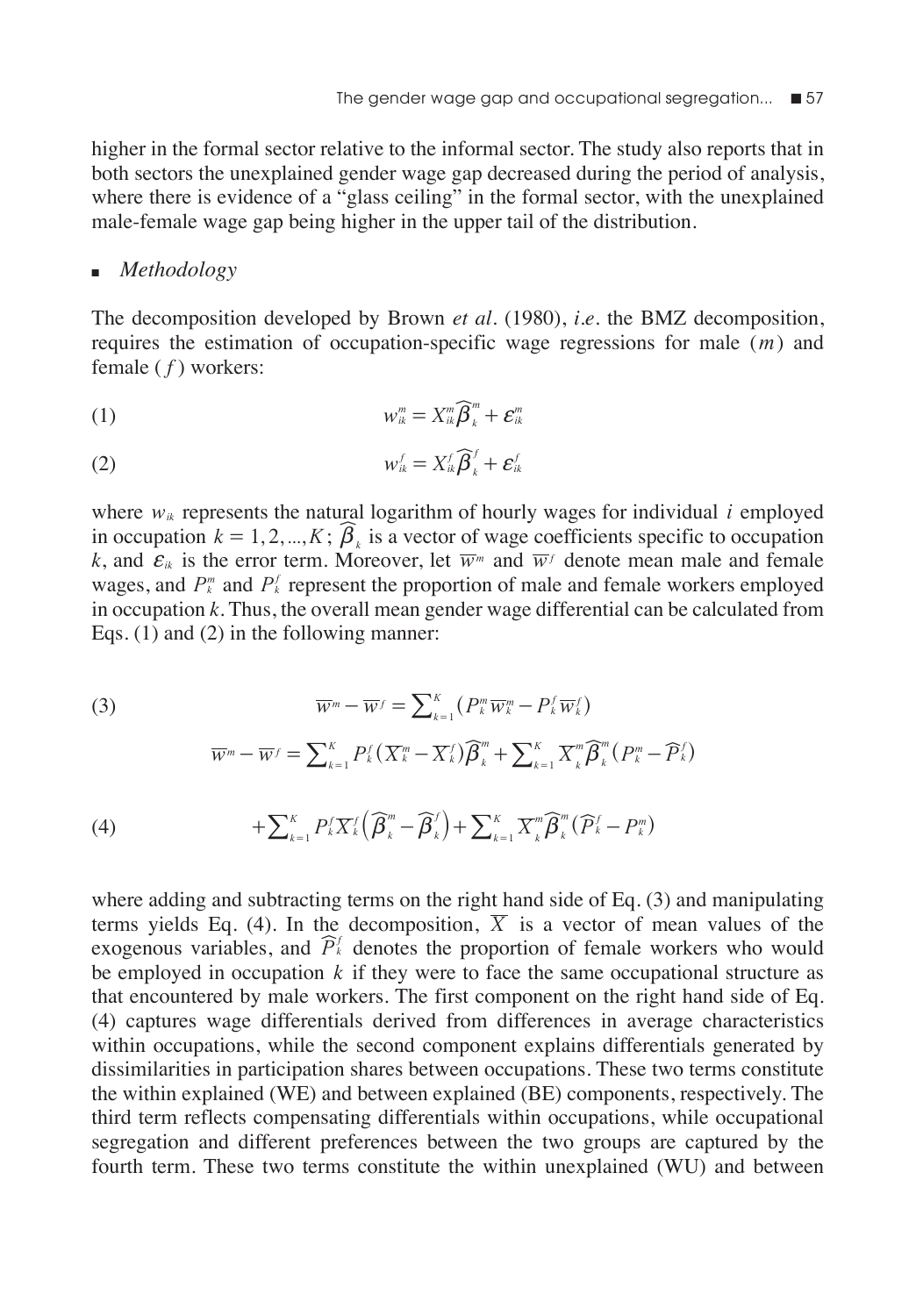unexplained (BU) components, respectively. The WU component can be understood as the wage effect of vertical or hierarchical segregation, since it captures unexplained differences in the structure of occupational achievement or the unobserved factors that determine why certain groups are under- or overrepresented in higher paying positions within individual occupations (Salardi, 2012). On the other hand, the BU term may be interpreted as the wage effect of horizontal or occupational segregation, since it provides an indication for the equality of access between men and women to various occupations (Liu *et al*., 2004).

In addition to the occupation specific wage regressions, the BMZ decomposition requires a method for predicting  $\widehat{P}_k^{\bar{j}}$ . Due to data constraints, the latter is done through an estimation of a reduced form multinomial logit (MNL) model. The MNL captures how different variables affect the probability of an individual working in a given occupation, while treating the occupational choice as endogenously determined. This probability may be defined as:

(5) 
$$
P_{ik} = Pr(y_i = Occ_k) = \frac{exp(Z_i \widehat{\gamma}_k)}{1 + \sum_{k=1}^{K-1} exp(Z_i \widehat{\gamma}_k)} + \eta_{ik}
$$

where  $Z_i$  is a vector of labour supply and demand related exogenous variables presumed to determine occupational attainment;  $\hat{\gamma}_k$  is a vector of coefficients corresponding to occupation  $k$ , and  $\eta_{ik}$  is the error term. The reduced form MNL captures both supply driven differences in group preferences and demand driven constraints. Both of these factors are likely to generate differences in the estimated coefficients between men and women, where the limited access to some occupations for female workers suggests the presence of occupational segregation (Démurger *et al*., 2009: 613).9

To obtain  $\widehat{P}_k^f$ , the estimates of the parameters of Eq. (5) are calculated for males and the data for females is subsequently substituted into the estimated equations. This produces for every female observation a vector of predicted probabilities of belonging to each occupation. Then, these probabilities are added over observations to produce the predicted or non-discriminatory occupational distribution of each female worker.

#### <sup>n</sup>*Data description*

The data used in this study comes from a 10.6% and 10.0% random sample of Mexico's 2000 and 2010 Census of Population and Housing, respectively. The information is collected by the *Instituto Nacional de Geografía y Estadística* (INEGI, National Institute of Geography and Statistics) and provided by IPUMS-International (2013). The sample includes full-time salaried workers between the ages of 18 and 65 years

<sup>9</sup> Potential demand factors driving the BU component can be for example employers' affinity to work with people from the same or the opposite gender, a preference for either male or female workers based on perceived gender differences in the ability to lead or follow or relate to other workers, or the belief that certain occupations should be occupied by men and other by women, among others.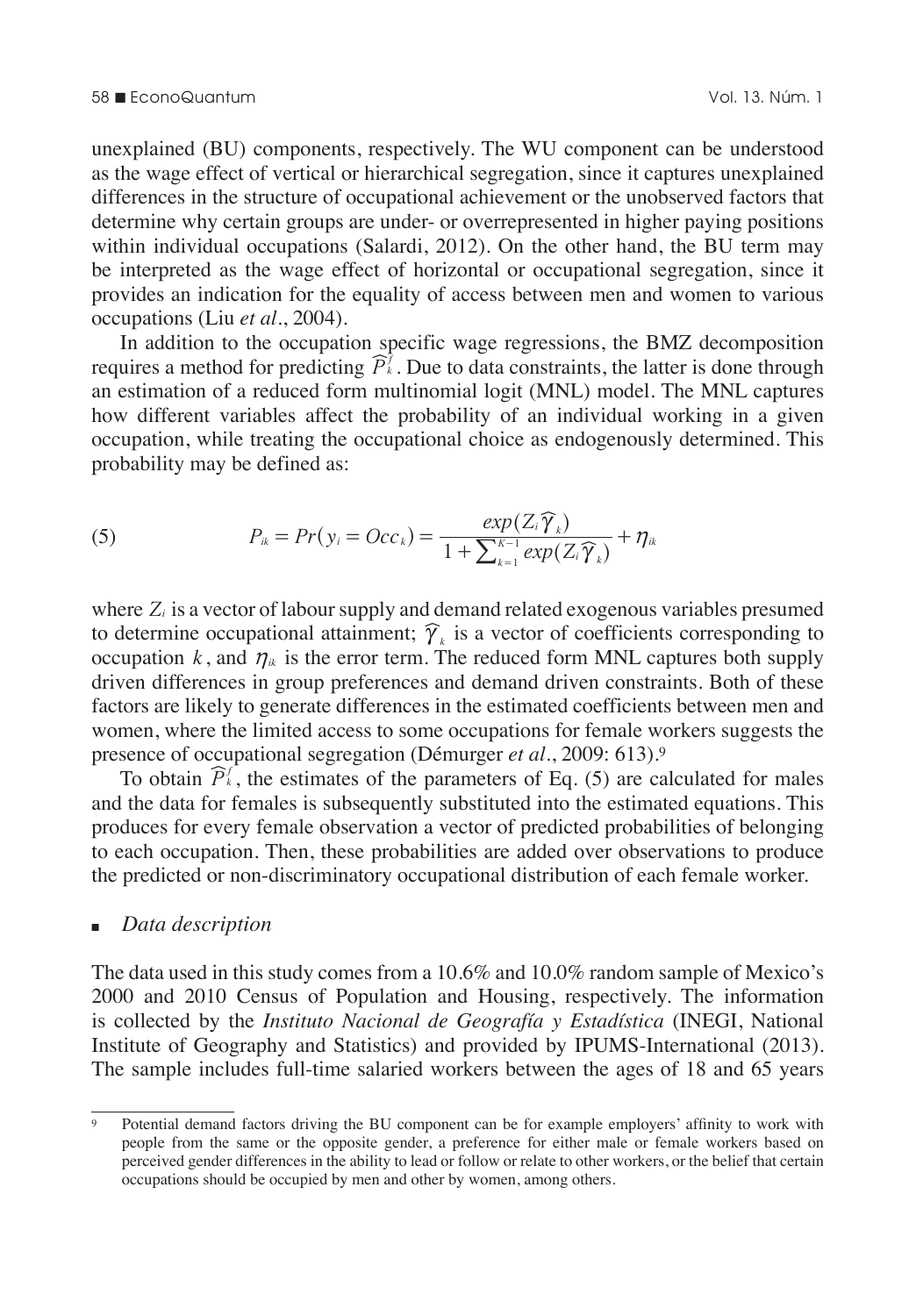that report non-zero wages.10 Furthermore, workers located at the bottom and top 0.5% of the wage distribution are omitted in order to eliminate the effects generated by the presence of outliers. All figures are in real June 2010 Mexican pesos (MXP).

Given its substantial sample size, the use of census data provides a clear advantage over Mexico's traditional labour force surveys, *i.e.* the ENEU, ENE and ENOE. The census allows having a larger number of observations for each individual occupation and allows using a more disaggregated occupational classification scheme. The use of smaller samples has its drawbacks as it may lead to the use of more broadly defined occupational categories, which in turn may hide wage differences and heterogeneity within generally defined occupations.

### *Descriptive statistics*

Table 1 presents descriptive statistics, where significant differences between male and female characteristics are observed. Among these, for both 2000 and 2010 mean log hourly wages of men are larger than those of women. Specifically, this figure is .021 log points higher in 2000 and .026 log points higher in 2010.11 A similar relationship is observed regarding the age structure, where in both periods men are slightly older than women. Given that age is positively correlated with labour market experience, this suggests that one of the reasons why male wages are higher is because on average they have more experience than their female counterparts. With respect to human capital levels, on average female workers have higher education levels than males. This difference slightly increased during the period of study, going from 1.34 years in 2000 to 1.36 years in 2010. The fact that women have higher levels of education but lower hourly wages than men implies that their returns to education may be smaller. On the other hand, men have substantially longer work-weeks than women and have a lower likelihood of engaging in part-time work. The difference in the size of the work-week is one of the main factors behind the observed gender wage gap when focusing on weekly wages. Moreover, for both 2000 and 2010, women have higher participation rates in the formal sector than men, which tends to be associated with higher productivity levels and therefore higher wages. In addition, male salaried workers have a higher probability of being married than their female counterparts. Since labour force participation rates differ substantial between male and female workers, this may be signalling that women are likely to drop out of the labour force once they engage in marriage. In summary, taking the above differences into consideration, it cannot be ruled out that the gender wage gap may be driven by socioeconomic and demographic characteristics instead of other factors such as occupational segregation.12

<sup>10</sup> Full-time employment is defined as working 30 or more hours per week.

<sup>11</sup> These figures can be easily converted to percentage terms. Let *x* represent the difference in mean log hourly wages between men and women, the percentage wage differential is then  $e^{x} - 1$ .

<sup>12</sup> Since the sample used in the study only includes full-time salaried workers between the ages of 18 and 65 years that report non-zero wages and omits workers located at the bottom and top 0.5% of the wage distribution, some of the descriptive statistics presented in Table 1 seem counterintuitive and not in line with those commonly observed in the literature. This arises because other studies frequently do not distinguish between workers according to their income level, number of hours worked or status as salaried or selfemployed workers.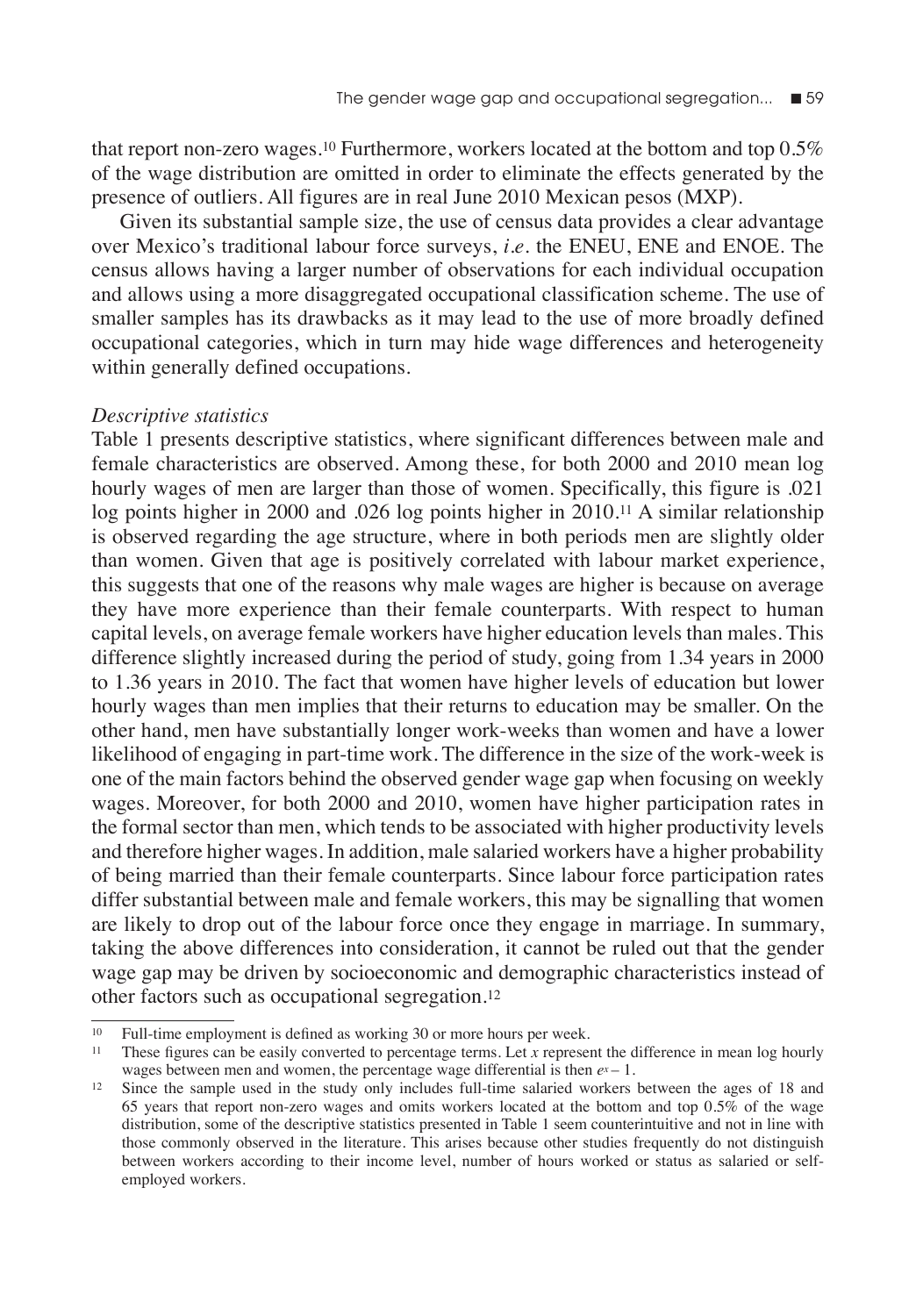| Descriptive statistics, means and standard errors |         |         |         |         |  |  |  |  |
|---------------------------------------------------|---------|---------|---------|---------|--|--|--|--|
| Variable                                          |         | 2000    | 2010    |         |  |  |  |  |
|                                                   | Men     | Women   | Men     | Women   |  |  |  |  |
| Log hourly wages                                  | 2.933   | 2.912   | 3.159   | 3.133   |  |  |  |  |
|                                                   | (0.706) | (0.711) | (0.639) | (0.665) |  |  |  |  |
| Age                                               | 33.97   | 32.31   | 35.83   | 35.40   |  |  |  |  |
|                                                   | (11.14) | (10.13) | (11.49) | (10.74) |  |  |  |  |
| Schooling                                         | 8.500   | 9.839   | 9.677   | 11.04   |  |  |  |  |
|                                                   | (4.407) | (4.253) | (4.337) | (4.229) |  |  |  |  |
| Hours worked per week                             | 45.35   | 43.35   | 45.48   | 43.59   |  |  |  |  |
|                                                   | (6.085) | (6.514) | (6.115) | (6.497) |  |  |  |  |
| Formal                                            | 57.98   | 68.19   | 55.80   | 66.10   |  |  |  |  |
| Married                                           | 72.50   | 43.51   | 71.59   | 48.18   |  |  |  |  |
| Rural                                             | 17.44   | 8.118   | 17.18   | 8.705   |  |  |  |  |
| Part-time employment                              | 5.944   | 14.73   | 7.438   | 15.59   |  |  |  |  |
| Labour force participation                        | 88.73   | 36.95   | 90.85   | 43.00   |  |  |  |  |
| Unemployment rate                                 | 1.479   | 0.894   | 5.591   | 2.734   |  |  |  |  |

Table 1 Descriptive statistics, means and standard errors

Source: Authors elaboration based on the 2000 and 2010 Mexican Census. Data includes individuals between 18 and 65 years of age. Hourly wages are in natural logarithms and in real June 2010 MXP. Standard errors are in parentheses.

Observations 780,987 362,879 794,462 379,410

Turning our attention to mean log hourly wages within occupations, some interesting results emerge. As seen in Table 2, for both periods within all occupational categories men have higher wages than women. In the year 2000, the gender wage gap was the largest at the "Crafts and related trades workers" category, rising to .303 log points, and it was the smallest at the "Technicians and associate professionals" category, standing at .048 log points. At the highest paying occupation, *i.e.* the "Legislators, senior officials and managers" category, the male-female wage differential was also substantial, where it was equal to .210 log points. In 2010, the gender wage gap was the largest at the "Plant and machine operators and assemblers" category, rising to .277 log points, and it was the smallest at the "Skilled agricultural and fishery workers" category, standing at .004 log points. Finally, in 2010 at the top of the occupational distribution the malefemale wage gap decreased to .083 log points.

## <sup>n</sup>*Results*

The first-stage of the Brown *et al*. (1980) decomposition requires the estimation of *K* occupation specific wage regressions for male and female workers as defined in Eqs. (1) and (2), and a MNL occupational attainment model as defined in Eq. (5). While we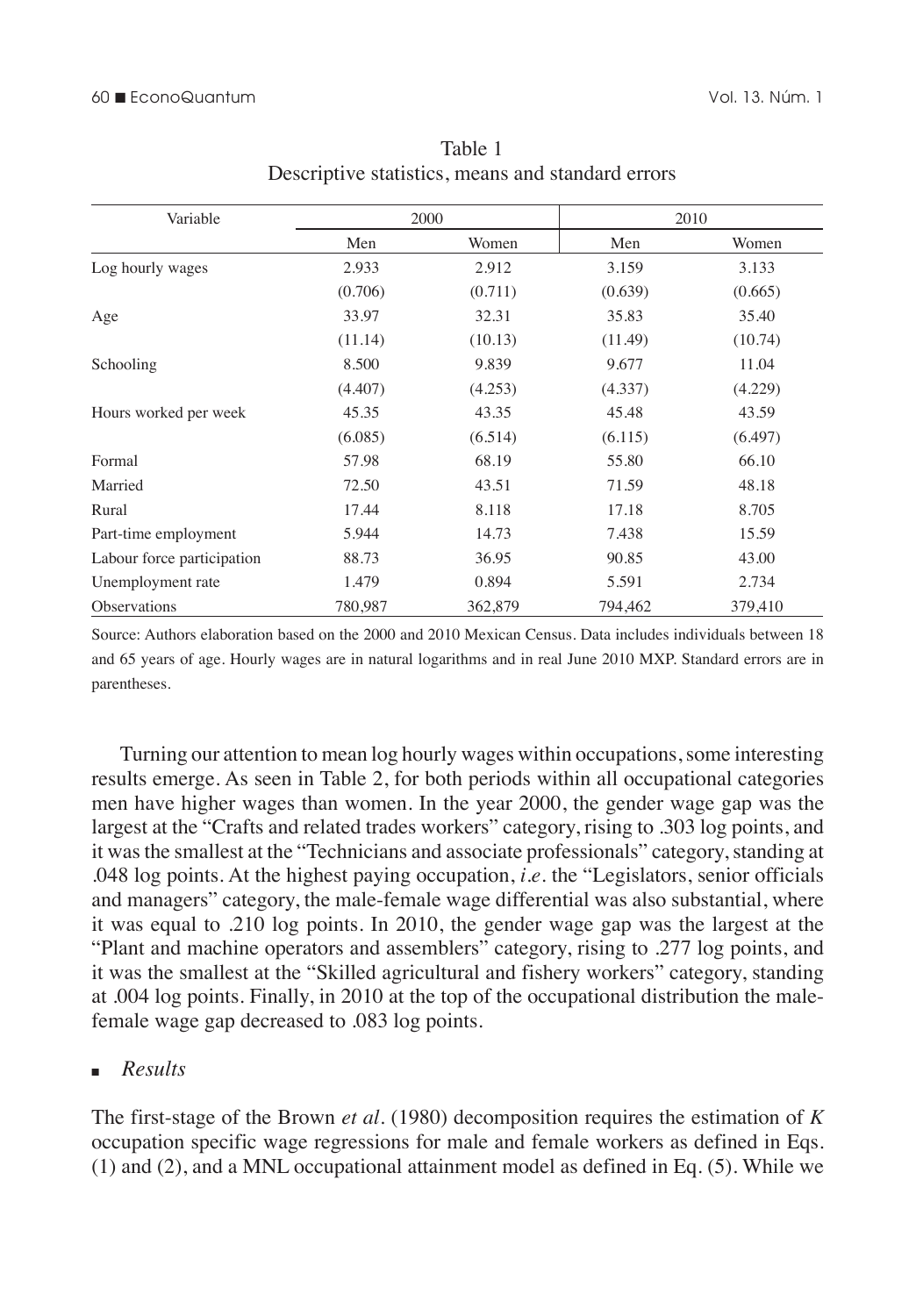| Occupation                                 |         | 2000    | 2010    |         |  |
|--------------------------------------------|---------|---------|---------|---------|--|
|                                            | Men     | Women   | Men     | Women   |  |
| Legislators, senior officials and managers | 4.107   | 3.897   | 3.895   | 3.812   |  |
|                                            | (0.730) | (0.698) | (0.655) | (0.648) |  |
| Professionals                              | 3.869   | 3.683   | 3.931   | 3.849   |  |
|                                            | (0.626) | (0.595) | (0.629) | (0.617) |  |
| Technicians and associate professionals    | 3.317   | 3.269   | 3.578   | 3.533   |  |
|                                            | (0.600) | (0.601) | (0.596) | (0.595) |  |
| Clerks                                     | 3.245   | 3.121   | 3.255   | 3.214   |  |
|                                            | (0.650) | (0.590) | (0.550) | (0.523) |  |
| Crafts and related trades workers          | 2.925   | 2.622   | 3.186   | 3.086   |  |
|                                            | (0.573) | (0.537) | (0.533) | (0.718) |  |
| Service workers and shop and market sales  | 2.902   | 2.642   | 3.071   | 2.874   |  |
|                                            | (0.631) | (0.628) | (0.590) | (0.561) |  |
| Plant and machine operators and assemblers | 2.893   | 2.669   | 3.091   | 2.814   |  |
|                                            | (0.488) | (0.360) | (0.513) | (0.389) |  |
| Elementary occupations                     | 2.647   | 2.425   | 2.833   | 2.751   |  |
|                                            | (0.491) | (0.519) | (0.463) | (0.464) |  |
| Skilled agricultural and fishery workers   | 2.271   | 2.139   | 2.613   | 2.609   |  |
|                                            | (0.539) | (0.557) | (0.493) | (0.484) |  |
| Observations                               | 780,987 | 362,879 | 794,462 | 379,410 |  |

Table 2 Log hourly wages by occupation, means and standard errors

Source: Authors elaboration based on the 2000 and 2010 Mexican Census. Data includes individuals between 18 and 65 years of age that work 30 or more hours per week. Hourly wages are in natural logarithms and in real June 2010 MXP. Standard errors are in parentheses.

do not present the first-stage estimations due to space constraints, we briefly discuss the main findings. Furthermore, these results are available upon request.

The estimation of nine occupation specific wage regressions show that there are significant differences in the returns to education between men and women. In 2000, in the "Legislators, senior officials and managers" category, males had higher returns to education than females. In the rest of the distribution, the returns to education of males and females were similar with the exception of the "Plant and machine operators and assemblers" category, where the returns for males were substantially larger. By 2010, female returns to education surpassed those of males in the top paying category and were similar among all workers in the rest of the occupational distribution. Based on the previous outcomes, it can be inferred that gender differences in returns to schooling are in large part driven by dissimilarities in the occupational structures. Regarding the returns to potential experience, in both 2000 and 2010, women were better compensated than men for low experience levels in the highest paying occupations. On the other hand, in the lower part of the occupational distribution, the returns to experience were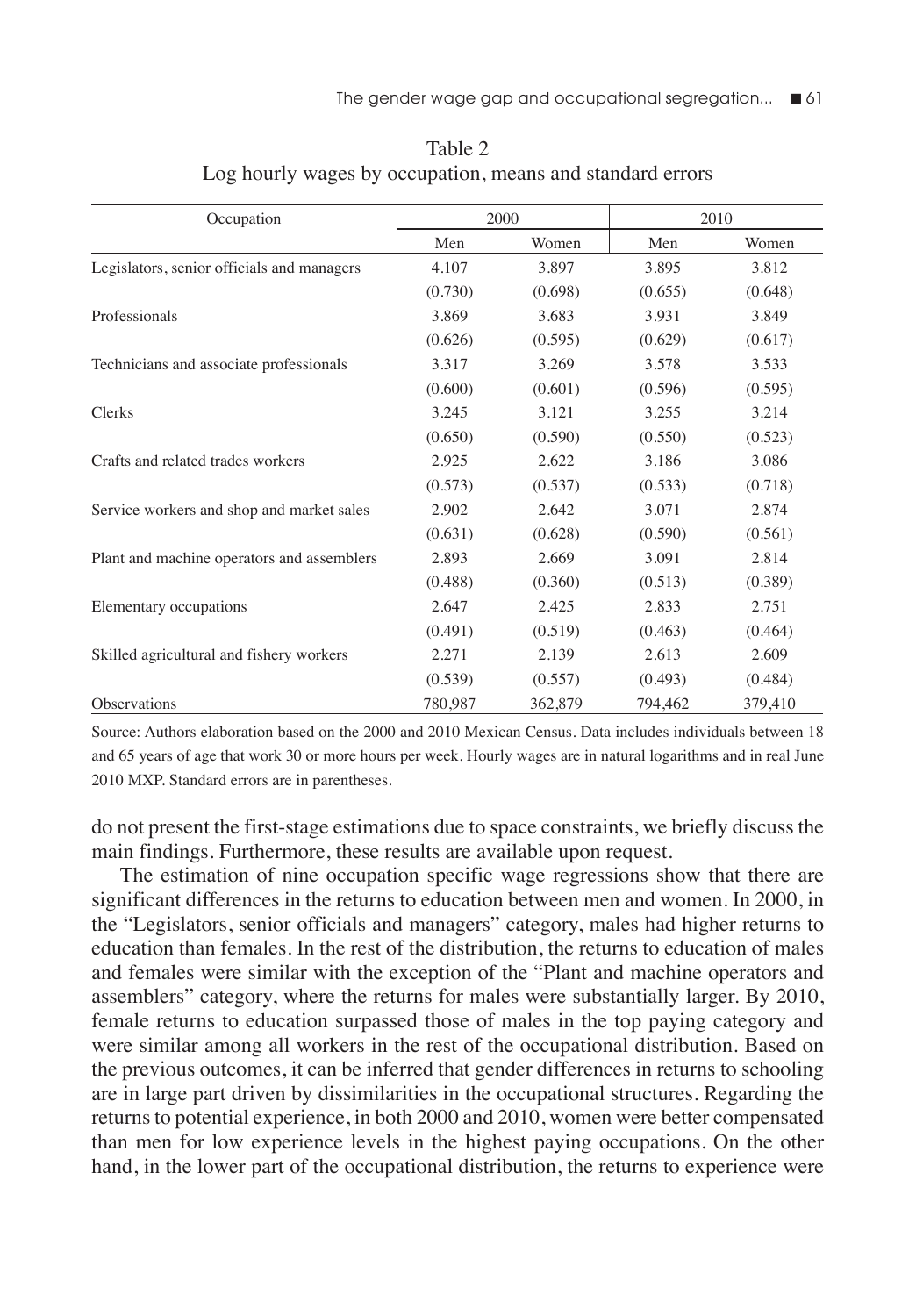larger for men. Additional results are as expected, where being in formal employment, married and working in an urban locality are positively related with higher hourly wages. Moreover, the state unemployment rate is negatively correlated with hourly wages, particularly in the highest paying categories. In summary, the results show that there is substantial variation in the effects of the covariates on male and female wages depending on the occupation of employment.

Attention now turns to the MNL occupational attainment model, where the "Elementary occupations" category was used as the reference group. Among the explanatory variables, education plays an important role in predicting employment into the two highest paying occupations, *i.e.* the "Legislators, senior officials and managers" and "Professionals" categories. The effect of education is strongest among women and is significant in both 2000 and 2010. A different story emerges in low skilled categories, where an additional year of schooling has either a much smaller effect or reduces the probability of attachment. Regarding potential experience, in 2000 this was generally associated with an increase in the probability of attachment at the top of the distribution. Moreover, its effect was larger among males and negative for females in low-paying categories. While a similar relationship is observed among males in 2010, for females experience it was positively associated with attachment in the highestpaying occupation and negatively associated with attachment in other occupations. On the other hand, variables related to the worker's family situation show that, in 2000, the married population had a higher probability of being employed outside of the "Elementary occupations" category, where the size of this coefficient was fairly stable across occupations. In 2010, whereas a comparable relationship was observed among women, no clear pattern emerged among males. Pertaining to the number of children under age six, in the year 2000 this had a negative effect on the probability of working in the "Legislators, senior officials and managers" category for all workers, although the coefficients are not statistically significant. A different relationship is observed in 2010, where the coefficient was positive for both genders at the top of the occupational distribution, although it was only significant for women. Regarding family size, for both periods and genders, the variable had a negative effect on the probability of attachment in the highest paying occupations. Altogether, the effect of the explanatory variables on occupational attainment varies according to the gender and between periods. This suggests that men and women are allocated differently between occupations based on their observed characteristics.

#### *Brown-Moon-Zoloth decomposition*

The results of the BMZ decomposition of log wage differentials between men and women disaggregated by year and locality size are presented in Table 3. In 2000, the hourly log wage differential between men and women stood at .021 log points. The sum of the WE and BE components, which equalled -.043 log points, suggests that according to their average characteristics women actually should have had higher hourly wages than men. Nonetheless, analysing these two terms separately shows substantial heterogeneity in their effects. Specifically, the WE component, which rose to .023 log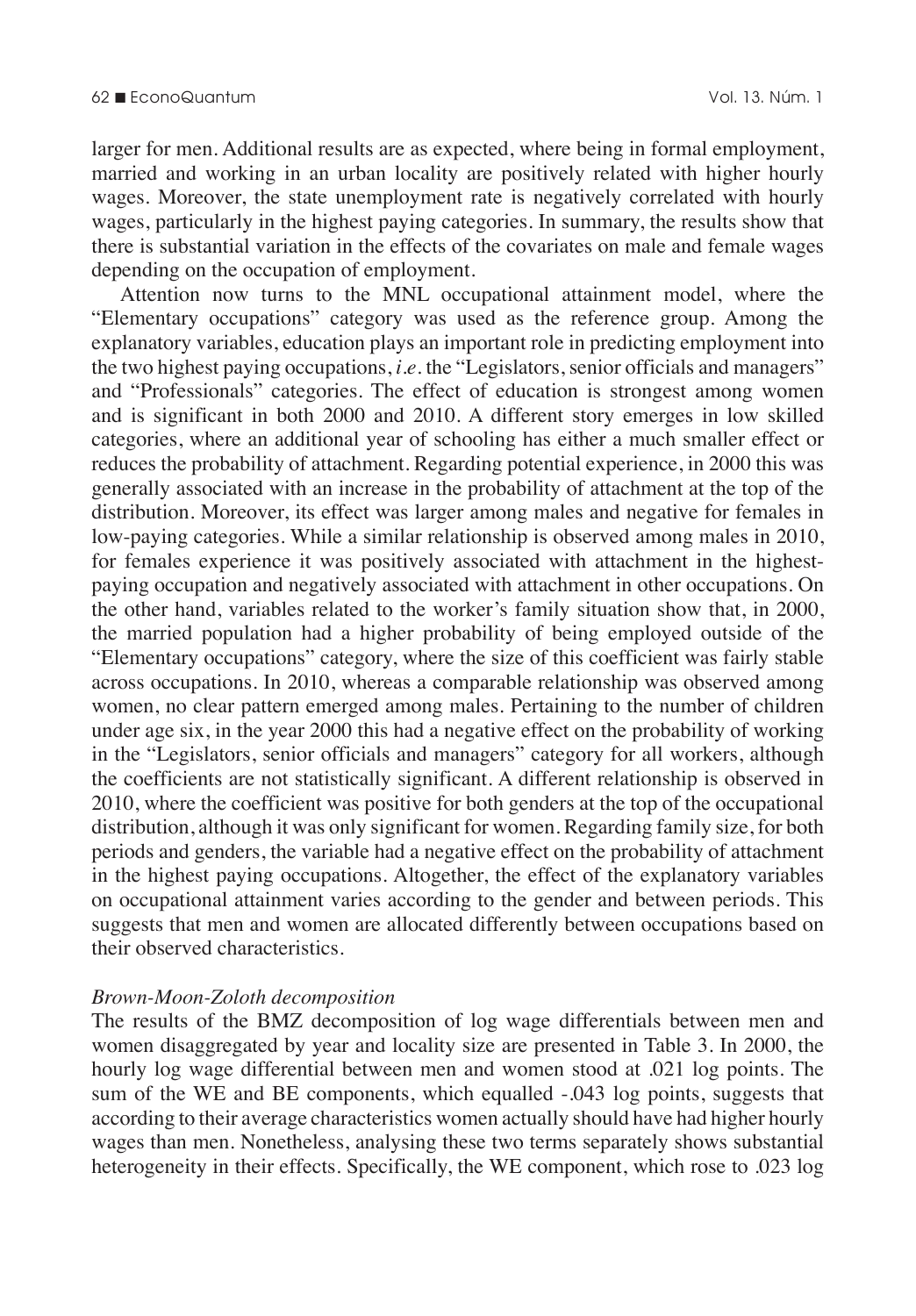points, was roughly equal to the total gender wage gap. This implies that the entirety of the gender wage gap was accounted for by differences in average characteristics. On the other hand, the BE component stood at -.066 log points indicating that, on average, women were allocated in better remunerated positions than men. With respect to the unexplained components which capture differences in coefficients, the sum of the WU and BU terms was equal to .064 log points or 304.7% of the gender wage gap. This signals that based on the returns to their average characteristics, the size of the gender wage gap should have been larger than what is in fact observed. Nonetheless, when separating the two unexplained components significantly different patterns emerge. The WU term, equivalent to .167 log points, suggests that wage differentials are largely driven by vertical segregation, i.e. by differences in the returns to average characteristics within each occupation. On the other hand, the BU component which captures the effect of occupational segregation negatively contributes to the gender wage gap. Somewhat surprisingly, this implies that women encountered fewer barriers to entry into high paying occupations than men.

With respect to differences between urban and rural localities, the gender wage gap varies significantly when making this distinction, rising to .081 and .017 log points in urban and rural settings, respectively. In addition, in urban localities the sum of the WE and BE components equalled -.020 log points. On the other hand, in rural areas the WU and BU components totalled .101 log points.

|                                                | 2000    |         |         | 2010    |         |         |
|------------------------------------------------|---------|---------|---------|---------|---------|---------|
|                                                | Total   | Urban   | Rural   | Total   | Urban   | Rural   |
| Total log hourly wage differential             | .021    | .081    | .017    | .026    | .066    | .007    |
|                                                | (.001)  | (.001)  | (.002)  | (.001)  | (.001)  | (.002)  |
| Explained: Differences in mean characteristics |         |         |         |         |         |         |
| Within                                         | .023    | .026    | .009    | $-.018$ | $-.017$ | $-.007$ |
|                                                | (.001)  | (.001)  | (.001)  | (.001)  | (.001)  | (.001)  |
| Between                                        | $-.066$ | $-.046$ | $-.103$ | $-.030$ | $-.025$ | $-.075$ |
|                                                | (.001)  | (.001)  | (.001)  | (.001)  | (.001)  | (.001)  |
| Unexplained: Differences in coefficients       |         |         |         |         |         |         |
| Within                                         | .167    | .165    | .209    | .132    | .134    | .152    |
|                                                | (.001)  | (.001)  | (.002)  | (.001)  | (.001)  | (.002)  |
| Between                                        | $-.103$ | $-.064$ | $-.098$ | $-.058$ | $-.026$ | $-.063$ |
|                                                | (.001)  | (.001)  | (.002)  | (.001)  | (.001)  | (.002)  |

Table 3 BMZ decomposition of log hourly wage differentials between men and women

Note: Male OLS coefficients are taken as the non-discriminatory vector.

Source: Authors elaboration based on the 2000 and 2010 Mexican Census. Standard errors are in parentheses. Decomposition based on OLS regressions which include as independent variables years of education, potential experience, potential experience squared, the state unemployment rate, and dummy variables for marital status, formal-informal work and region of residence.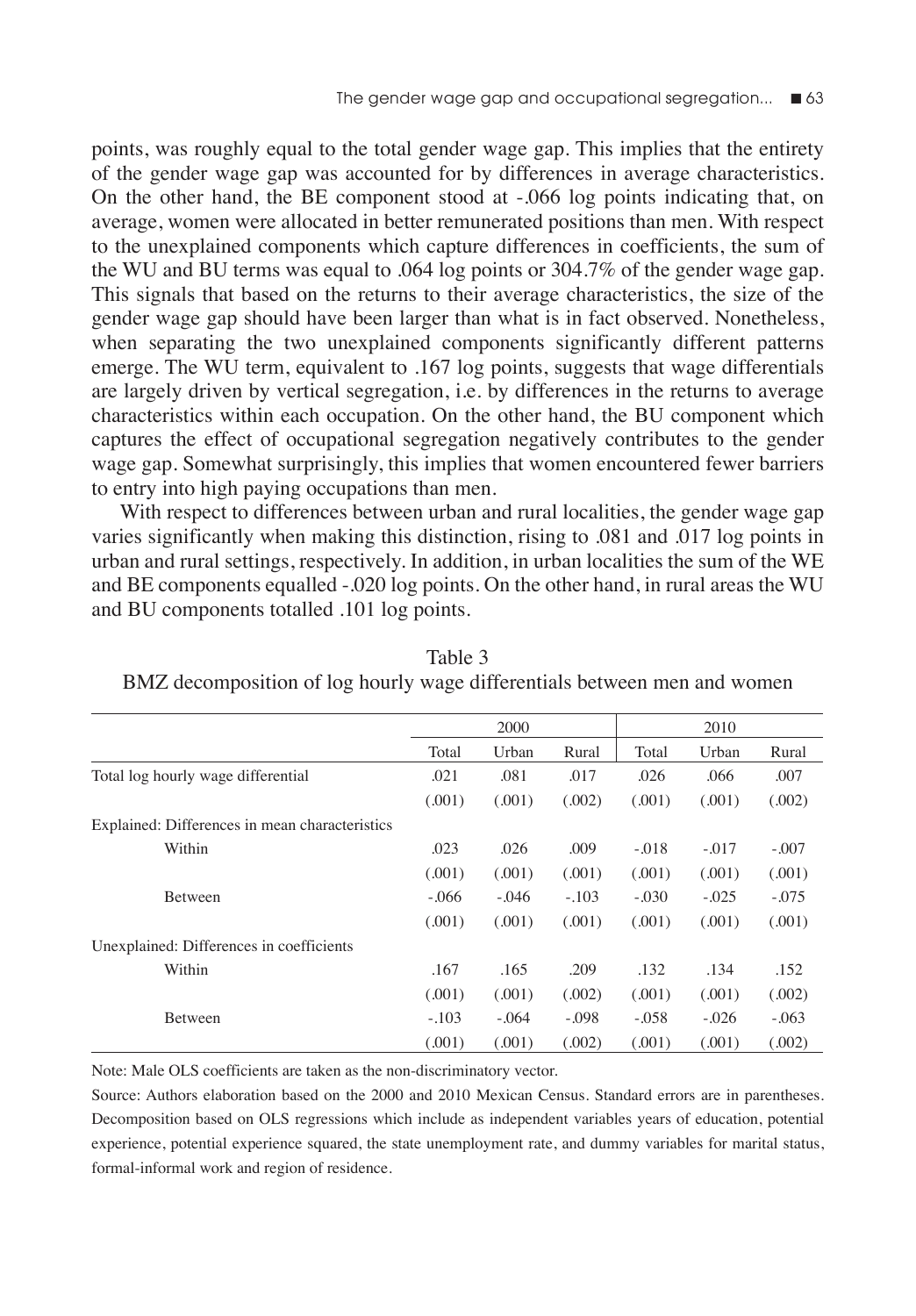In 2010, the gender wage gap stood at .026 log points. With the exception of the WE term which equalled -.018 log points, the sign and overall interpretation of the different components of the BMZ decomposition are generally similar to those observed in 2000. The negative sign of the WE component suggests that according to their average characteristics within occupations, female hourly wages should have been higher than those of males. Moreover, the BE component which stood at -.030 log points denotes that, on average, women were allocated in better remunerated positions than men. Relative to 2000, the reduction in absolute value of the BE term signals that, while in 2010 women still occupied better compensated positions than men, malefemale occupational structures became more alike during this period. Concerning the unexplained components, the sum of the WU and BU terms totalled .074 log points or 284.6% of the wage gap. While the WU component stood at .132 log points, its reduction with respect to 2000 implies that the differences in the returns to average characteristics between men and women decreased by 21.0% during the period of study. The decline in the WU term between 2000 and 2010 signals a positive change towards a more equal wage compensation within occupations among men and women. On the other hand, the contribution of occupational segregation to the wage gap captured through the BU component was again negative, although smaller in absolute value relative to 2000. This suggests that in 2010, women still encountered fewer barriers to entry into high paying occupations than men. Moreover, the statistically significant effect of the BU term in 2000 and 2010 implies that, in both periods, workers were assigned to different occupations based on non-productivity related characteristics.

Finally, gender wage differentials once again differ when making the distinction according to the size of the locality of residence. Specifically, the wage gap stood at .066 and .007 log points in urban and rural localities, respectively. In urban areas, the sum of the WE and BE terms equalled -.042 log points, while in rural localities the sum of the WU and BU components totalled .089 log points.

#### *Differences in the occupational structure*

The observed and predicted occupational distributions of men and women across the nine occupational categories for 2000 and 2010 are presented in Table 4, where the allocation rule of males, derived from Eq. (5), is used to obtain the female simulated occupational structure. This scenario can be interpreted as men and women having similar preferences and the labour market providing equal opportunity and occupational access to both groups. Furthermore, the Duncan and Duncan (1955) index of dissimilarity is used in order to provide a better understanding of the degree of gender differences in the occupational structures. The index is given by:

(6) 
$$
D = (\frac{1}{2})\sum_{k=1}^{K} |P_{k}^{f} - P_{k}^{m}|
$$

where Eq. (6) is interpreted as measuring the proportion of male workers required to change occupations in order to obtain the same occupational distribution generated by female workers. An index value equal to zero reflects that there is no occupational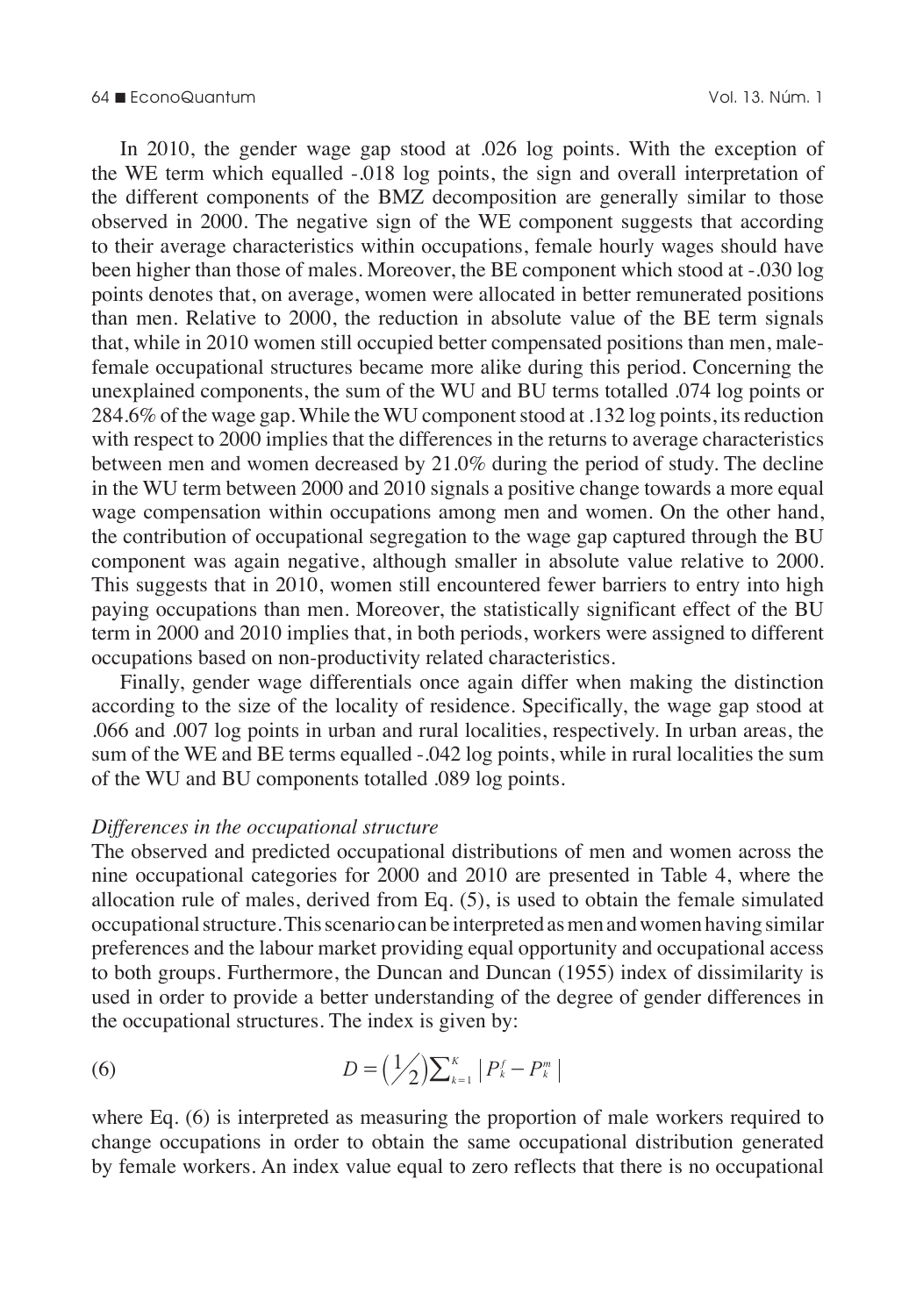dissimilarity between both groups. On the other hand, an index value equal to one indicates that men and women are never in the same occupations.

| Occupation                                 | 2000        |         |                       | 2010        |         |                       |
|--------------------------------------------|-------------|---------|-----------------------|-------------|---------|-----------------------|
|                                            | $P_{k}^{m}$ | $P_k^f$ | $\widehat{P}_{k}^{f}$ | $P_{k}^{m}$ | $P_k^f$ | $\widehat{P}_{k}^{f}$ |
| Legislators, senior officials and managers | 2.18        | 1.80    | 2.24                  | 4.58        | 4.97    | 4.70                  |
| Professionals                              | 6.93        | 12.57   | 10.06                 | 6.77        | 8.57    | 8.98                  |
| Technicians and associate professionals    | 3.62        | 6.78    | 4.78                  | 4.52        | 12.99   | 6.29                  |
| <b>Clerks</b>                              | 9.71        | 25.59   | 12.73                 | 5.86        | 18.03   | 6.77                  |
| Crafts and related trades workers          | 24.61       | 8.52    | 21.52                 | 23.54       | 5.78    | 21.40                 |
| Service workers and shop and market sales  | 10.98       | 13.17   | 11.28                 | 14.44       | 20.78   | 14.42                 |
| Plant and machine operators and assemblers | 16.30       | 11.50   | 15.16                 | 16.66       | 10.23   | 14.49                 |
| Elementary occupations                     | 12.52       | 17.77   | 12.24                 | 16.41       | 17.73   | 15.89                 |
| Skilled agricultural and fishery workers   | 13.15       | 2.30    | 9.99                  | 7.22        | 0.92    | 7.06                  |
| D                                          |             | .321    | ---                   |             | .305    |                       |
| $D_{male}$                                 |             |         | .077                  |             |         | .050                  |

Table 4 Distribution by occupation and dissimilarity indices

Source: Authors elaboration based on the 2000 and 2010 Mexican Census. Predicted distribution by occupation represents the proportion of female workers who would be in each occupation if they were to follow the same occupational sorting function as men, based on the estimation of a MNL model of occupational attainment for male workers.

With respect to the observed occupational distribution, in 2000, at the extremes of the distribution, men had higher participation rates in both the highest paying occupation, *i.e.* in the "Legislators, senior officials and managers" category, and in the lowest paying one, *i.e.* in the "Skilled agricultural and fishery workers" category. Nonetheless, at the middle of the occupational distribution, a different picture emerges. In general, women had higher participation rates than men at the top-half of the distribution, whereas at the bottom-half no clear pattern is observed. Focusing on the Duncan index of dissimilarity, it shows that, in 2000, approximately 32.1% of women would have needed to change occupations in order to obtain the same occupational distribution as men. On the other hand, in 2010, women had higher participation rates than men in the four highest paying occupations. Furthermore, while the share of female workers employed in the "Elementary occupations" category remained relatively stable between 2000 and 2010, a much larger proportion of men were employed in this category at the end of this period. As a result, the Duncan index slightly decreased to .305 in 2010.

Comparing observed distributions to predicted ones, according to the male allocation rule, female workers were under-represented at the "Legislators, senior officials and managers" category in 2000, but not in 2010. In both 2000 and 2010, women were underrepresented at the bottom of the occupational distribution. This result can be inferred since under the male occupational sorting function female workers had a much larger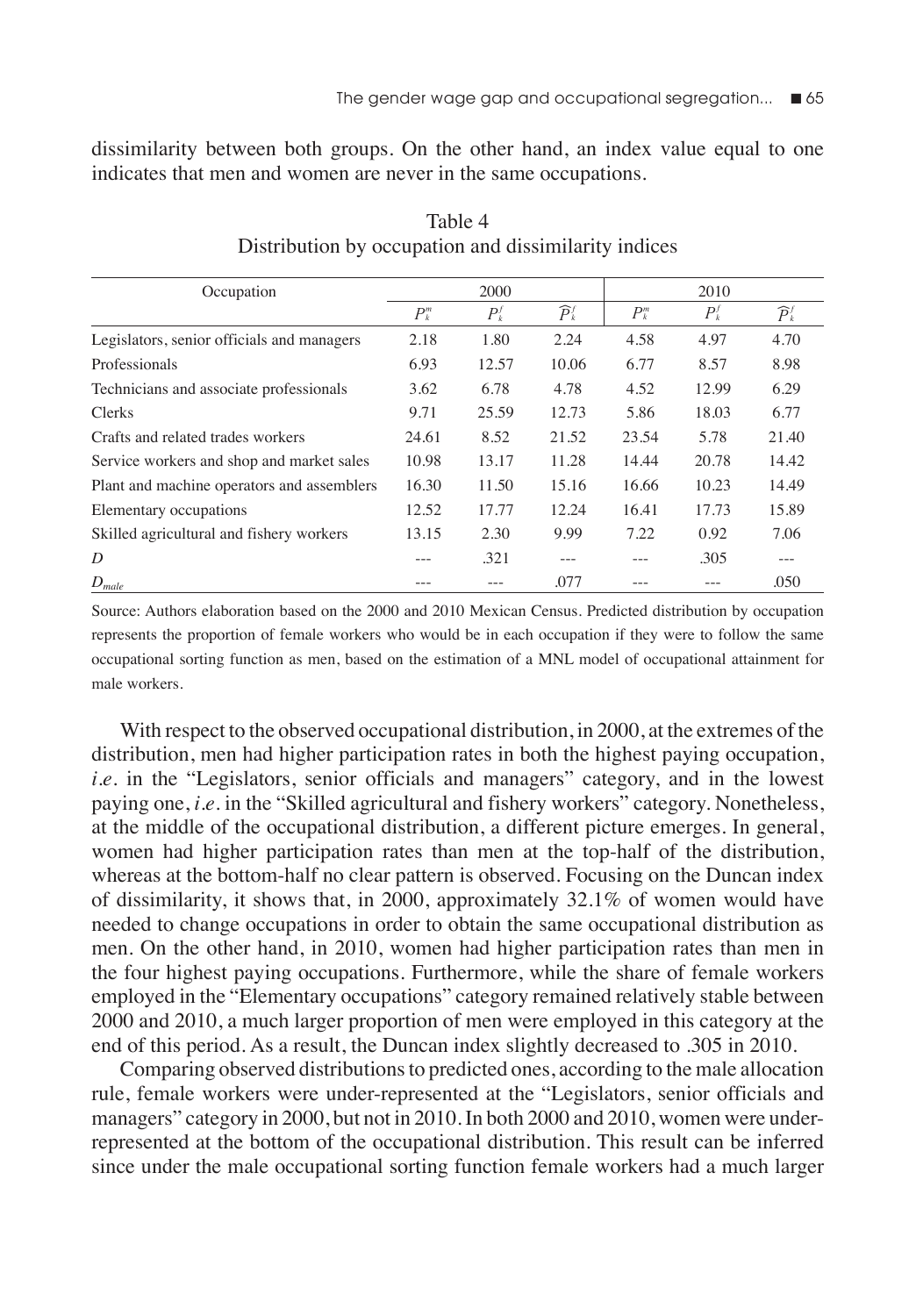participation rate in the "Skilled agricultural and fishery workers" category compared to their actual share. On the other hand, in both years, women were over-represented in the "Elementary occupations" category, which is one of the lowest paying occupations and employs a much larger share of male and female workers.

When women follow the same allocation rule as men, the Duncan index is reduced significantly to 7.7% in 2000 and 5.0% in 2010. Jointly, the previous findings imply that only a small part of the differences in the occupational structures between men and women are driven by different sorting functions. These dissimilarities are likely a product of differences in productivity related characteristics and cultural factors which assign different roles in the labour market for men and women.

#### <sup>n</sup>*Sensitivity checks*

#### *Different levels of occupational aggregation*

Because of computational problems and the presence of small cell sizes within certain occupations, the majority of studies that employ the BMZ decomposition use a very aggregated level of occupational classification.13 Nevertheless, the use of broadly defined categories conceals the importance of occupations when performing wage decompositions, since it likely conceals significant wage differences and heterogeneity within the generally defined occupations. To examine the sensitivity of our results to the number of categories, the analysis is performed under different levels of occupational aggregation.

| Number of occupations | 2000   |         |        | 2010    |         |         |       |         |
|-----------------------|--------|---------|--------|---------|---------|---------|-------|---------|
|                       | WE     | BE      | WU     | ΒU      | WE      | BE      | WU    | BU      |
| One-digit             | .023   | $-.066$ | .167   | $-.103$ | $-.018$ | $-.030$ | .132  | $-.058$ |
|                       | (.001) | 0.001   | (.001) | 0.001   | (.001)  | (.001)  | 0.001 | (.001)  |
| Two-digit             | .016   | $-.068$ | .150   | $-.078$ | .001    | $-.037$ | .123  | $-.062$ |
|                       | 0.001  | .001)   | 002)   | .001)   | (.001)  | .001)   | .002) | (.001)  |

Table 5 Sensitivity of BMZ decomposition of log hourly wage differentials between men and women to different levels of occupational aggregation

Note: One-digit denotes nine occupational categories for 2000 and 2010. Two-digit denotes 18 occupational categories for 2000 and 49 categories for 2010.

Source: Authors elaboration based on the 2000 and 2010 Mexican Census. Standard errors are in parentheses.

The results of the BMZ decomposition at the one-digit and two-digit occupational aggregation levels are presented in Table 5.14 For 2000, augmenting the number of

<sup>13</sup> Among early studies, the original analysis by Brown *et al*. (1980) for the U.S. used eight categories; Miller (1987) used six occupations for the United Kingdom; Kidd (1993) used six categories for Australia; Kidd and Shannon (1994) used seven occupations for Canada; and Brown *et al*. (1999) used eight categories for Mexico.

<sup>14</sup> We originally intended to include the decomposition results at the three-digit level. Nonetheless, this greater disaggregation led to small cell sizes, *i.e.* less than 50 observations, in certain occupations particularly for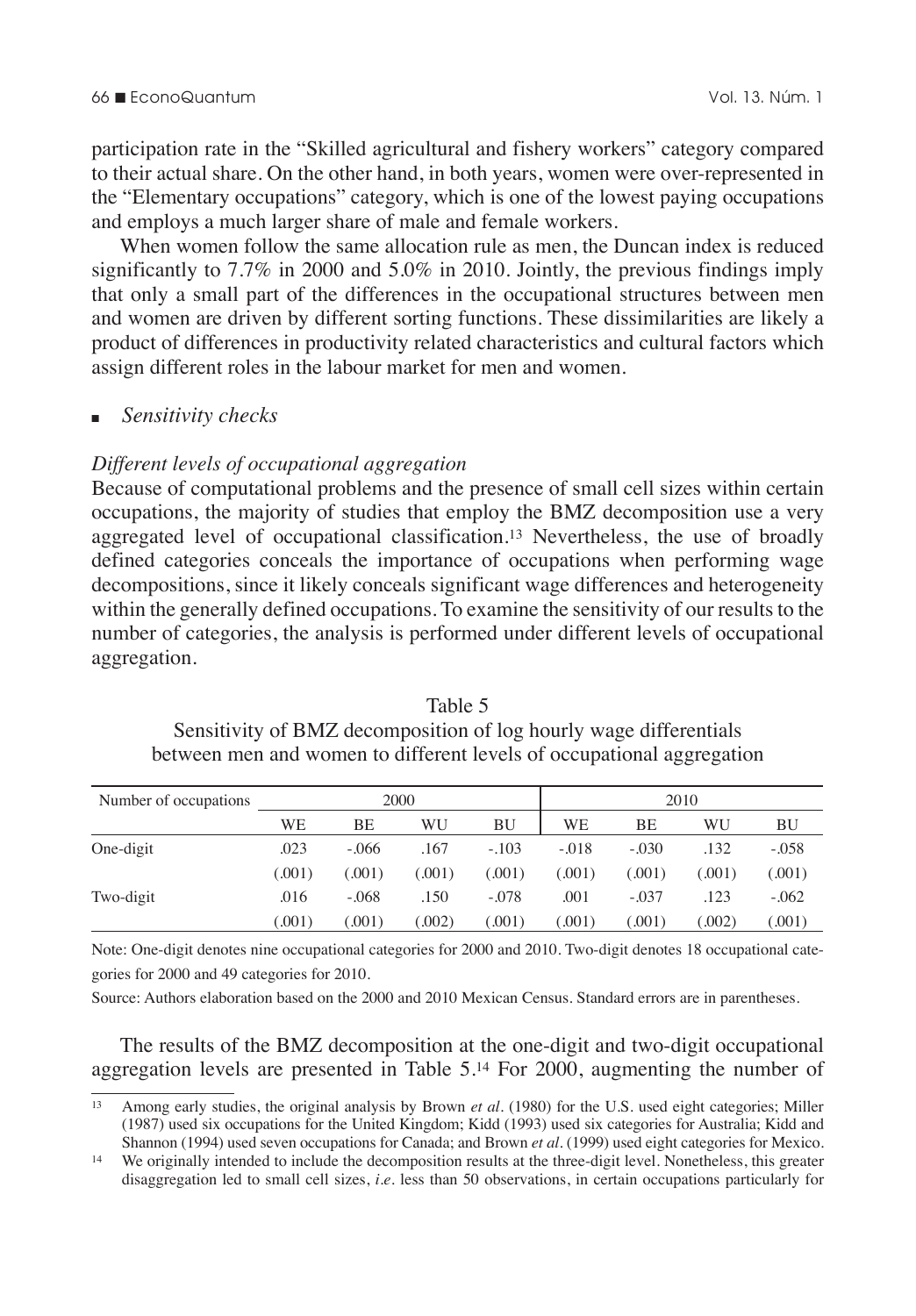categories did not increase the proportion of the wage gap attributed to the explained component, *i.e.* the sum of the WE and BE terms. On the contrary, it decreased from -.043 log points at the one-digit level to -.052 at the two-digit level. Moreover, the WE, BE and WU components were marginally reduced, while the BU term was subject to an increase. For 2010, expanding the number of categories led to a slight increase in the proportion of the wage gap attributed to the explained component, where the sum of the WE and BE terms rose from -.048 log points at the one-digit level to -.036 log points at the two-digit level. Moreover, while the WE component grew by .019 log points, the BE term was reduced by .007 log points.

In general, the main results for the year 2000 are not very sensitive to the number of categories, since augmenting the number of occupations does not increase the proportion of the gender wage gap attributed to the explained component. On the other hand, for 2010 the WE term varies considerably between the one and two-digit levels, suggesting that this component is sensitive to the number of occupational categories. Nonetheless, the fact that the BU term is always negative and remains relatively stable provides further evidence that occupational segregation does not increase the gender wage gap in Mexico.

#### *Controlling for self-selection*

Since occupational attainment is determined by the interaction between demand and supply factors where individuals may differ among unobservable characteristics between occupations, the sample of workers observed in each occupation may not be random. In this section, we use the information obtained from Eq. (5) to adjust the occupation specific wage equations for potential effects generated by selection bias. Following Lee (1983), the wage equations are modified accordingly and conditional on occupation *k* being chosen are given by:

(7) 
$$
w_{ik} = X_{ik} \widehat{\boldsymbol{\beta}}_k + \widehat{\boldsymbol{\theta}}_k \boldsymbol{\lambda}_{ik} + \boldsymbol{\xi}_{ik}
$$

where 
$$
\widehat{\theta}_k = \sigma_k \rho_k
$$
,  $\lambda_{ik} = -\frac{\phi[\tau(Z_{ik}\widehat{\gamma}_k)]}{F(Z_{ik}\widehat{\gamma}_k)}$ , and  $\xi_{ik}$  is the error term.

In Eq. (7),  $\phi$  is the standard normal probability density function,  $\sigma_k$  is the standard error of the disturbance term, and  $\rho_k$  is the correlation between the error terms of Eqs. (5) and (7). The function  $\tau$  is a strictly increasing transformation that converts the random variables associated with occupational attainment into a standard normal variant, *i.e.*  $\tau = \Phi^{-1}(F)$ , where  $\Phi$  is the standard normal cumulative distribution function, and *F* is the distribution function of the MNL as defined in Eq. (5).

women. As a result, we were forced to either group together occupations to increase their cell size or drop the occupations with small cell sizes from our sample. Neither of these alternatives is ideal since creating artificial groupings may generate misleading results, while the elimination of low-populated occupations would make our results non-comparable to those previously obtained.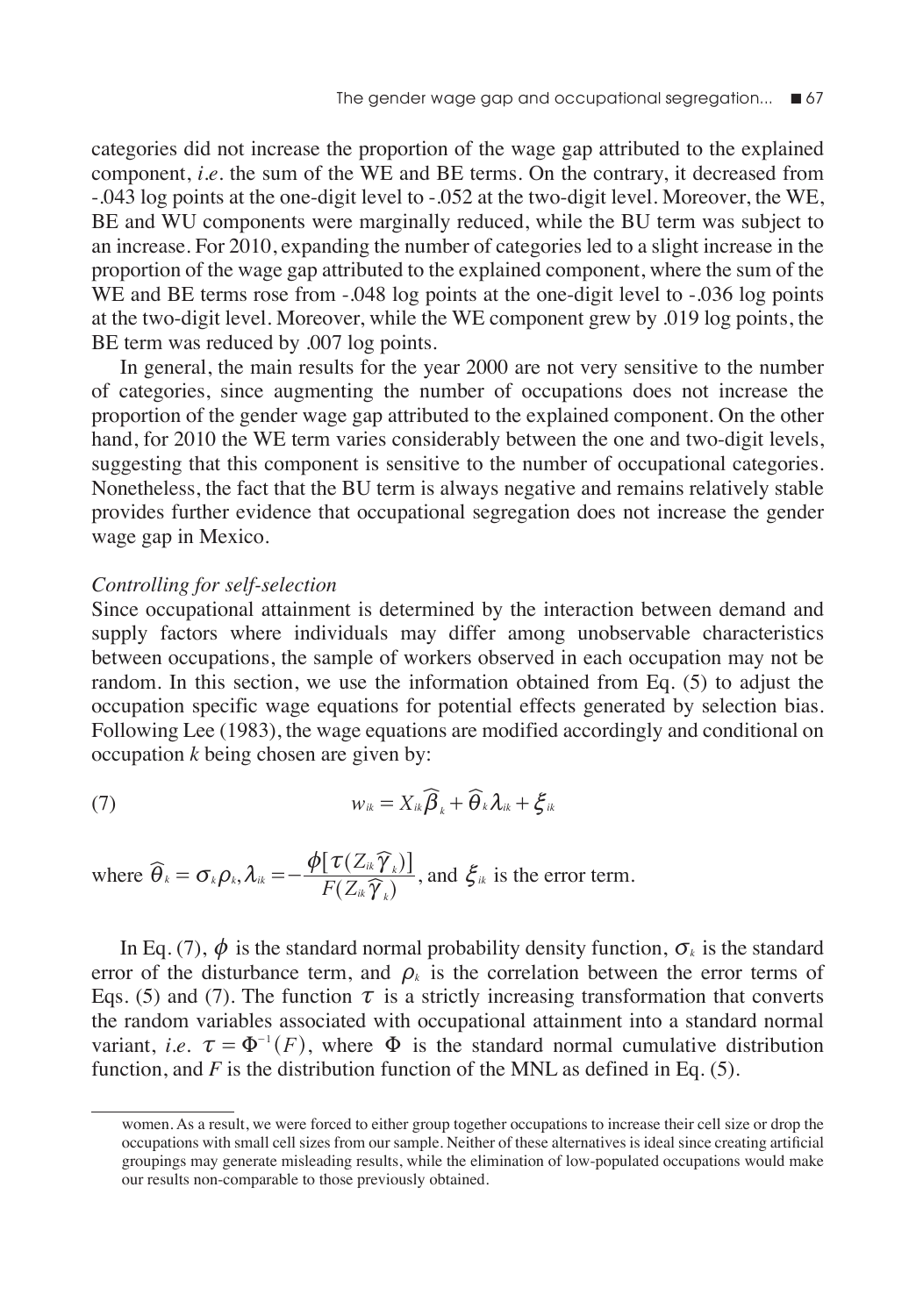The procedure is carried out in two stages. First, estimates of the coefficient vector in the MNL equation are obtained from Eq. (5). Second, these estimated coefficients are used to calculate  $\lambda_{ik}$ . The variables included in the vector  $Z_{ik}$  are expected to affect the worker's desire for a particular occupation as well as the willingness of employers to hire the individual. The analysis uses as excluded instruments that identify selectivity indicators for the number of children below six and household size. It is assumed that these demographic variables shift the probability of being employed in occupation *k* but do not affect wages. Nonetheless, attaining identification in the selectivity model is challenging given that no available variable can be considered a completely exogenous instrument.

The results of the BMZ methodology controlling for self-selection into occupations are presented in Table 6.15 In these estimations, the correction term is not considered as constituting part of the explained or unexplained components and instead is examined separately. Moreover, the four previously defined terms of the decomposition are grouped and demarcated as representing the wage offer gap or unconditional wage differential. This is equivalent to setting the selectivity effects to zero in each equation, where the wage offer gap is taken to indicate the wage a worker randomly drawn from the population would receive if she or he were selected into the occupational category in question (Gyourko and Tracy, 1988).

Among the results, it can be seen that the selection term differential is always positive, implying that the wage offer gap is smaller than the total wage gap, and that gender wage differentials are smaller and negative after correcting for self-selection. Moreover, for the full sample in both 2000 and 2010, the BE term now stands at -.085 and -.057 log points, respectively. This reinforces the result obtained in Section 4 which indicates that, on average, women are allocated in better remunerated positions than men. A similar finding is observed when dividing the sample between urban and rural workers. On the other hand, when controlling for self-selection the WU term is no longer the main driver of the gender wage gap, since this component is now considerably smaller for both years and across different samples. Instead, the gender wage gap is mostly a product of differences in the selection term. Furthermore, there are considerable differences in the magnitude of the WU across time, where this component stood at .002 and -.075 log points in 2000 and 2010, respectively. These results suggest that when controlling for self-selection, women do not appear to encounter vertical or hierarchical segregation in the labour market. Regarding the BU component, it is once again observed for the full sample in 2000 and 2010 that this term negatively contributed to the total wage gap. This implies that women encountered fewer barriers to entry into high paying occupations than men, where the effect of the BU term is now bigger in absolute value. Additionally, the WE term went from positively contributing to the gender wage gap in 2000 to having a negative effect in 2010. Moreover, the BE component increased from -.085 to -.057 log points, whereas the BU term increased from -.130 to -.085 log points.16

<sup>&</sup>lt;sup>15</sup> The first stage results which include the occupation specific wage regressions corrected for self-selection are available upon request.

<sup>16</sup> In results not presented, using additional information from a 10.0% random sample of the 1990 Census, the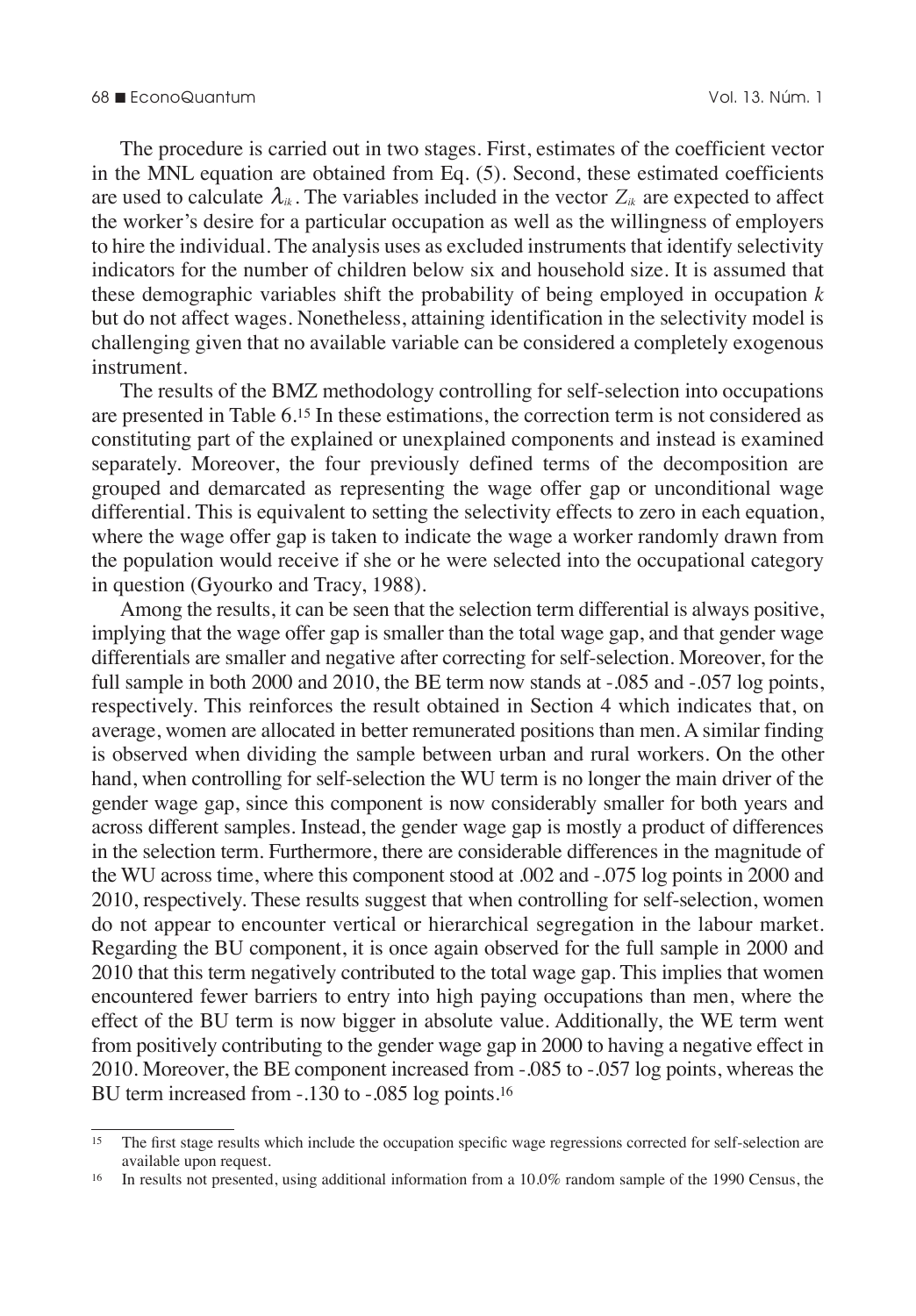|                                                |         | 2000    |         |         | 2010    |         |
|------------------------------------------------|---------|---------|---------|---------|---------|---------|
|                                                | Total   | Urban   | Rural   | Total   | Urban   | Rural   |
| Total log wage differential                    | .021    | .082    | .017    | .026    | .066    | .007    |
|                                                | (.002)  | (.003)  | (.005)  | (.003)  | (.003)  | (.008)  |
| Explained: Differences in mean characteristics |         |         |         |         |         |         |
| Within                                         | .012    | .013    | .002    | $-.022$ | $-.020$ | $-.007$ |
|                                                | (.001)  | (.001)  | (.001)  | (.001)  | (.001)  | (.001)  |
| Between                                        | $-.085$ | $-.081$ | $-.112$ | $-.057$ | $-.039$ | $-.093$ |
|                                                | (.001)  | (.001)  | (.002)  | (.001)  | (.001)  | (.003)  |
| Unexplained: Differences in coefficients       |         |         |         |         |         |         |
| Within                                         | .002    | $-.096$ | .067    | $-.075$ | $-.150$ | .015    |
|                                                | (.003)  | (.004)  | (.011)  | (.005)  | (.005)  | (.012)  |
| <b>Between</b>                                 | $-.130$ | $-.132$ | $-.075$ | $-.085$ | $-.085$ | $-.089$ |
|                                                | (.001)  | (.001)  | (.004)  | (.002)  | (.002)  | (.006)  |
| Wage offer gap                                 | $-.203$ | $-.296$ | $-.118$ | $-.241$ | $-.295$ | $-.173$ |
|                                                | (.004)  | (.004)  | (.012)  | (.005)  | (.006)  | (.014)  |
| Selection term differential                    | .222    | .378    | .135    | .265    | .360    | .181    |
|                                                | (.001)  | (.002)  | (.002)  | (.002)  | (.002)  | (.003)  |

## Table 6 BMZ decomposition of log hourly wage differentials between men and women with Lee (1983) correction

Note: Male OLS coefficients are taken as the non-discriminatory vector.

Source: Authors elaboration based on the 2000 and 2010 Mexican Census. Standard errors are in parentheses. Decomposition based on OLS regressions which include as independent variables years of education, potential experience, potential experience squared, the state unemployment rate, a selection term, and dummy variables for marital status, formal-informal work and region of residence.

## *Conclusions*

This study examined the role of occupational segregation in explaining the gender wage gap in Mexico. Based on the BMZ decomposition, the results show that malefemale hourly wage differentials increased between 2000 and 2010. For both years, the sum of the within occupation wage differentials components positively contributed to the total gender wage gap, whereas the sum of the between occupation wage

evolution of gender wage differentials from 1990 to 2010 was also examined. Changes in relative wages between male and female workers in Mexico since 1990 have been well documented, where special focus has been given to the impact of trade liberalisation on wages (*e.g.* Aguayo-Téllez *et al.,* 2013) and the increase in female labour force participation rates (*e.g.* Duval and Orraca, 2011). It was observed that the gender wage gap steadily grew over time, standing at .013, .021 and .026 log points in 1990, 2000 and 2010, respectively. Regarding the BU component, it is estimated that the BU term decreased the gender wage gap by .090 and .103 log points in 1990 and 2000, respectively. By 2010, the role of occupational segregation in explaining gender wage differentials changed slightly, where it is estimated that the BU term decreased the gender wage gap by .085 log points.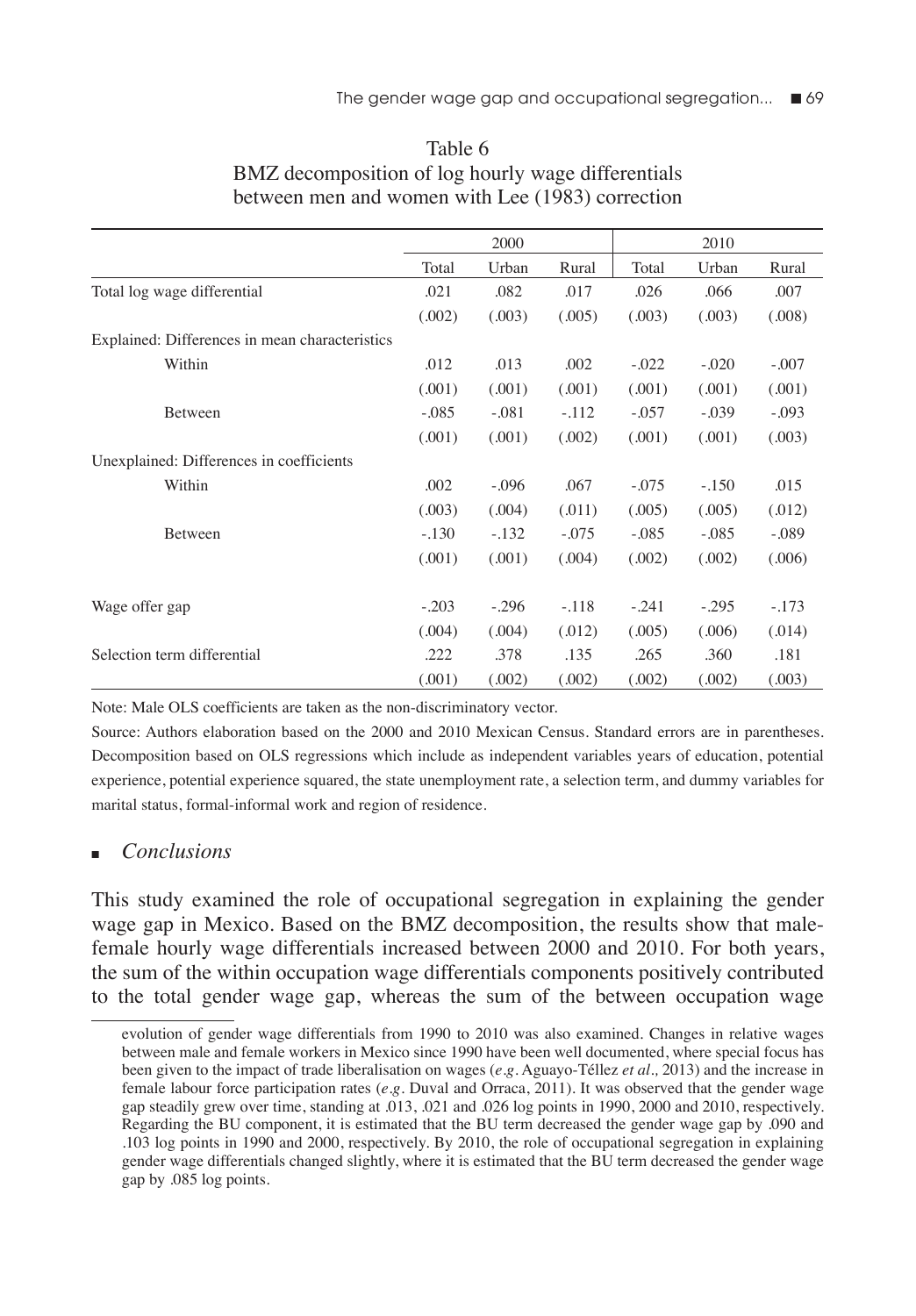differentials components had the opposite effect. The gender wage gap is mostly a product of compensating differences within rather than across occupational categories. Furthermore, since within occupation wage differentials are largely driven by the unexplained component, the findings suggest that the gender wage gap is primarily a product of differences in the average returns to productivity related characteristics within occupations. While the study shows that the occupational structure of male workers differs considerably from that of their female counterparts, occupational segregation does not increase the gender wage gap, since women do not appear to encounter barriers into high paying occupations. The effect of the role of occupational segregation is robust to the use of different levels of occupational aggregation and remains relatively stable when correcting the occupation-specific wage equations for selectivity-bias using the methodology outlined by Lee (1983).

While occupational segregation does not play an important role in the wage disadvantage experienced by women, it is likely that the gender wage gap is mostly driven by partial segregation within the defined occupational categories given the large values of the within unexplained component. Consequently, the implementation of policies intended at balancing gender representation across occupations can have only a limited effect and are likely to be less effective than policies designed at undoing partially segregated positions within given occupations. Future legislation should be directed at encouraging equal pay within occupations rather than at endorsing a more equal distribution of men and women across occupations. Moreover, the fact that senior positions tend to be occupied by males while the subordinates are commonly female is likely to represent an ineffective allocation of human resources which generates inefficiencies in the labour market.

#### <sup>n</sup>*References*

- Aguayo-Téllez, E., Airola, J., Juhn, C. & Villegas-Sánchez, C. (2013). Did trade liberalization help women? The case of Mexico in the 1990s, in Polachek S. and Tatsiramos K. (eds.), *New analyses of worker well-being* (Research in Labor Economics, Volume 38). Bingley: Emerald Group Publishing Limited, 1-35.
- Alarcón, D. & McKinley, T. (1994). Gender differences in wages and human capital: Case study of female and male urban workers in Mexico from 1984 to 1992*. Frontera Norte*, 6(12): 41-50.
- Blinder, A. (1973). Wage discrimination: Reduced form and structural estimates. *Journal of Human Resources*, 8(4): 436-455.
- Brown, R., Moon, M. & Zoloth, B. (1980). Incorporating occupational attainment in studies of male-female earnings differentials. *Journal of Human Resources*, 15(1): 3-28.
- Brown, C., Pagán, J. & Rodríguez-Oreggia, E. (1999). Occupational attainment and gender earnings differentials in Mexico. *Industrial and Labor Relations Review*, 53(1): 123-135.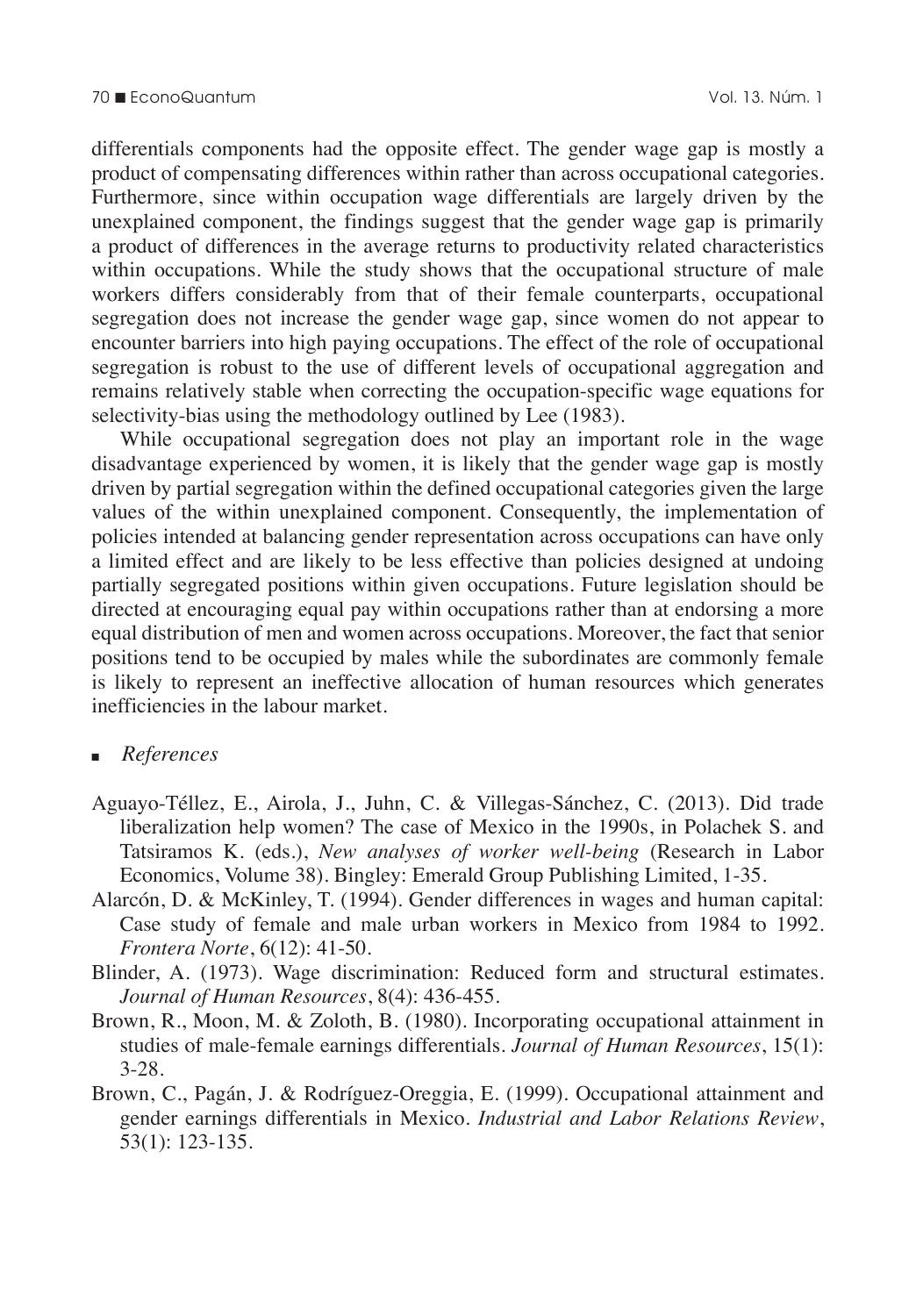- Calónico, S. & Ñopo, H. (2009). Gender segregation in the workplace and wage gaps: Evidence from urban Mexico, in Bishop, J. (ed.), *Occupational and residential segregation* (*Research on Economic Inequality,* vol. 17). Bingley: Emerald Group Publishing Limited, 245-270.
- Campos-Vázquez, R. y Arceo-Gómez, E. (2014). Evolución de la brecha salarial de género en México. *El Trimestre Económico*, 81(3): 619-653.
- Démurger, S., Gurgand, M., Shi, L., & Ximing, Y. (2009). Migrants as second-class workers in urban China? A decomposition analysis. *Journal of Comparative Economics*, 37(4): 610-628.
- DiNardo, J., Fortin, N. & Lemieux, T. (1996). Labor market institutions and the distribution of wages, 1973-1992: A semiparametric approach. *Econometrica*, 64(5): 1001-1044.
- Dolton, P. & Kidd, M. (1994). Occupational access and wage discrimination. *Oxford Bulletin of Economics and Statistics*, 56(4):457-474.
- Duncan, O. & Duncan, B. (1955). A methodological analysis of segregation indexes. *American Sociological Review*, 20(2): 210-217.
- Duval, R. y Orraca, P. (2011). Análisis por cohortes de la participación laboral en México (1987-2009). *El Trimestre Económico*, 78(2): 343-375.
- Ehrenberg, R. & Smith, R. (2012). *Modern Labor Economics: Theory and Public Policy*. New York: Pearson Education.
- Firpo, S., Fortin, N. & Lemieux, T. (2009). Unconditional quantile regressions. *Econometrica*, 77(3): 953-973.
- Gyourko, J. & Tracy, J. (1988). An analysis of public- and private-sector wages allowing for endogenous choices of both government and union status. *Journal of Labor Economics*, 6(2): 229-253.
- Integrated Public Use Microdata Series International (IPUMS-International). (2013). Version 6.2, Minnesota Population Center, Minneapolis, University of Minnesota.
- Jenkins, S. (1994). Earnings discrimination measurement: A distributional approach. *Journal of Econometrics*, 61(1): 81-102.
- Kidd, M. (1993). Sex discrimination and occupational segregation in the Australian labour market. *Economic Record*, 69(204): 44-55.
- Kidd, M. & Shannon, M. (1994). An update and expansion of the Canadian evidence on gender wage differentials. *Canadian Journal of Economics*, 27(4): 918-938.
- Kidd, M. & Shannon, M. (1996). Does the level of occupational aggregation affect estimates of the gender wage gap? *Industrial and Labor Relations Review*, 49(2): 317-329.
- Lee, L.-F. (1983). Generalized econometric models with selectivity. *Econometrica*, 51(2): 507-512.
- Liu, P.-W., Zhang, J. & Chong, S.-C. (2004). Occupational segregation and wage differentials between natives and immigrants: Evidence from Hong Kong. *Journal of Development Economics*, 73(1): 395-413.